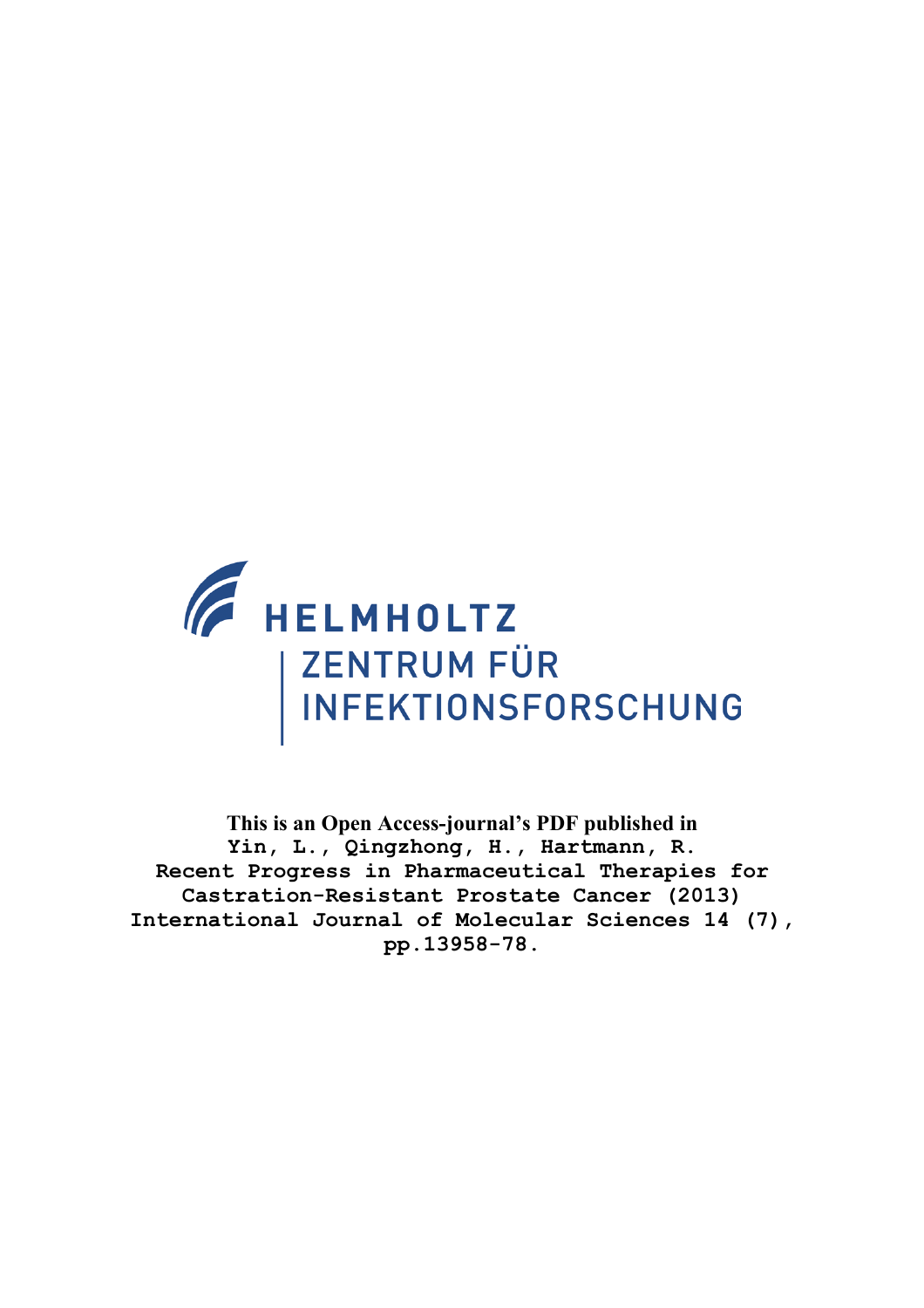International Journal of **Molecular Sciences ISSN 1422-0067**  www.mdpi.com/journal/ijms **OPEN ACCESS**

*Review* 

# **Recent Progress in Pharmaceutical Therapies for Castration-Resistant Prostate Cancer**

**Lina Yin, Qingzhong Hu \* and Rolf W. Hartmann \*** 

Pharmaceutical and Medicinal Chemistry, Saarland University & Helmholtz Institute for Pharmaceutical Research Saarland (HIPS), Campus C2-3, Saarbrücken D-66123, Germany; E-Mail: linayin98@hotmail.com

**\*** Authors to whom correspondence should be addressed; E-Mails: q.hu@mx.uni-saarland.de (Q.H.); rolf.hartmann@helmholtz-hzi.de (R.W.H.); Tel.: +49-681-302-70300 (R.W.H.); Fax: +49-681-302-70308 (R.W.H.).

*Received: 13 May 2013; in revised form: 19 June 2013 / Accepted: 20 June 2013 / Published: 4 July 2013* 

**Abstract:** Since 2010, six drugs have been approved for the treatment of castration-resistant prostate cancer, *i.e.*, CYP17 inhibitor Abiraterone, androgen receptor antagonist Enzalutamide, cytotoxic agent Cabazitaxel, vaccine Sipuleucel-T, antibody Denosumab against receptor activator of nuclear factor kappa B ligand and radiopharmaceutical Alpharadin. All these drugs demonstrate improvement on overall survival, expect for Denosumab, which increases the bone mineral density of patients under androgen deprivation therapy and prolongs bone-metastasis-free survival. Besides further CYP17 inhibitors (Orteronel, Galeterone, VT-464 and CFG920), androgen receptor antagonists (ARN-509, ODM-201, AZD-3514 and EZN-4176) and vaccine Prostvac, more drug candidates with various mechanisms or new indications of launched drugs are currently under evaluation in different stages of clinical trials, including various kinase inhibitors and platinum complexes. Some novel strategies have also been proposed aimed at further potentiation of antitumor effects or reduction of side effects and complications related to treatments. Under these flourishing circumstances, more investigations should be performed on the optimal combination or the sequence of treatments needed to delay or reverse possible resistance and thus maximize the clinical benefits for the patients.

**Keywords:** castration-resistant prostate cancer; Abiraterone; Enzalutamide; Cabazitaxel; Sipuleucel-T; Denosumab; Alpharadin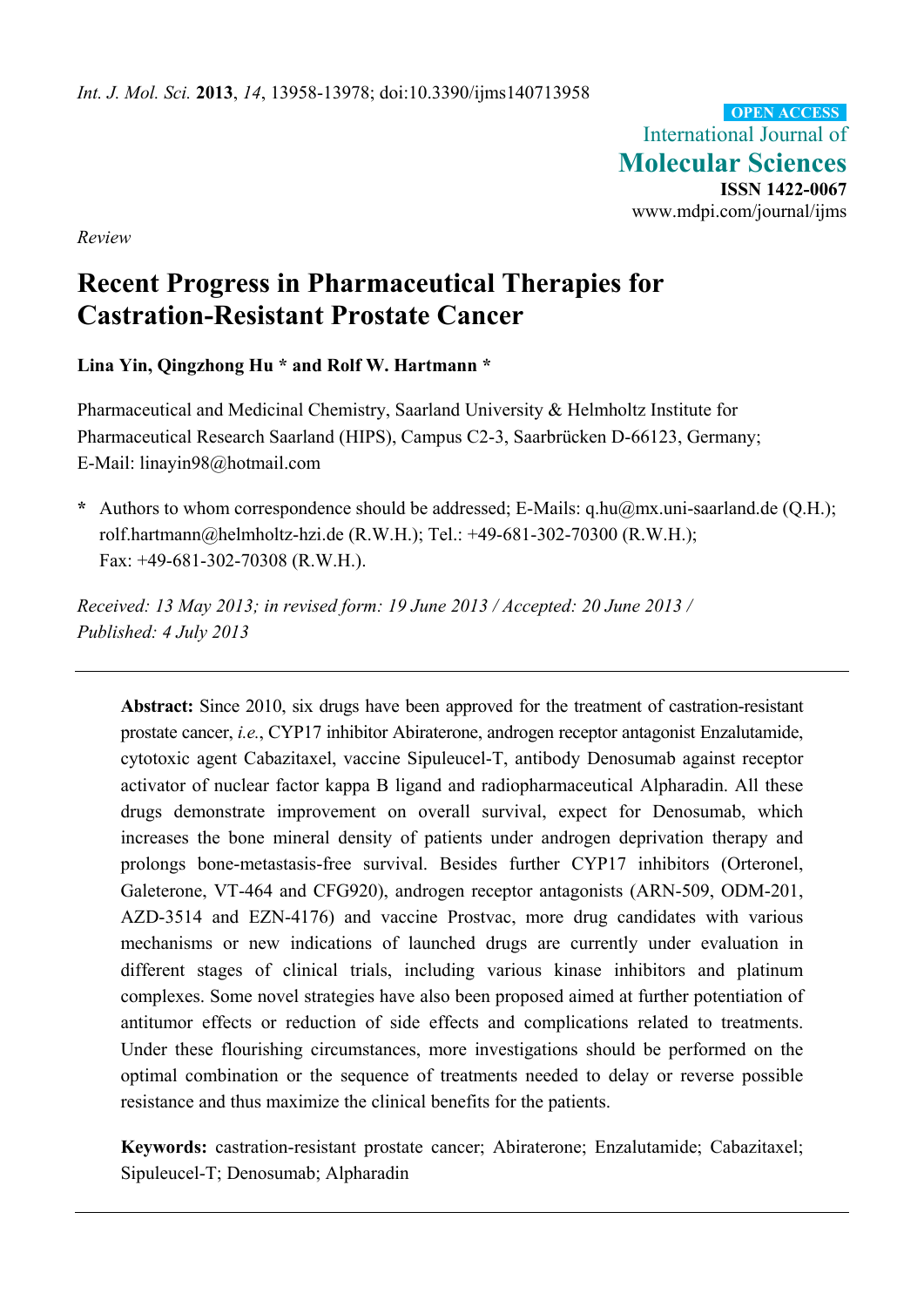#### **1. Introduction**

The aging of population increases the incidence of prostate cancer (PCa) because the median age of PCa patients being diagnosed is 67. Estimation has been made that in the US nearly a quarter-million PCa cases emerged in 2012 accounting for 29% of the total new cancer cases [1]. In contrast, 28,170 patients died of PCa composing only 9% of the total cancer related death [1]. This difference is probably because most of the PCa patients were identified in the early stages and therefore could be cured with local therapies, such as prostatectomy, radiation and cryotherapy, with the five-year survival approaching 100% [2]. However, for advanced metastatic cases these treatments show little benefit and without effective control the patients ineluctably die. Androgen deprivation and chemotherapy are currently standard treatments for these patients. However, after long term application nearly all patients are no longer sensitive to these treatments. Progression or relapse happen even under the circumstance that the plasma concentrations of testosterone are suppressed to around 50 ng/dL by castration or gonadotropin-releasing hormone (GnRH) analogues, while the effects of the remaining androgens are blocked by androgen receptor (AR) antagonists. This situation is termed as castration-resistant prostate cancer (CRPC), which has been mis-comprehended as "androgen independent". However, recent research revealed that CRPC is still driven by hormones [3]. Many possible mechanisms have been proposed for CRPC, such as super-sensitivity of tumor cells to low levels of androgen, intratumoral androgen para-/autocrine production, AR mutation and ligand independent AR activation. Since 2010, six drugs have been approved for the treatment of CRPC. These drugs either show improvement on overall survival or relieve the symptoms regarding bones, which are the most frequent sites that metastases happen due to the abundant growth factors facilitating the proliferation of cancer cells [4]. More drug candidates are currently under evaluation in different stages of clinical trials and some novel strategies have also been proposed aimed at further potentiation of antitumor effects or reduction of side effects and complications related to treatments.

## **2. CYP17 Inhibitor Abiraterone**

Hormone therapy is based on the observation that up to 80% of PCa proliferation is stimulated by androgens [5]. Therefore, orchiectomy or GnRH analogues (chemical castration) have been employed to reduce androgen levels because around 90% of androgens are produced in testes. However, it is apparent that they cannot prevent the biosyntheses of androgen inside adrenals and tumor cells. This leak results in sufficient androgens inside the prostate to continue stimulating PCa cells [6]. In contrast, the inhibition of 17α-hydroxylase-17,20-lyase (CYP17) is a superior approach to eradicate androgen secretion because this enzyme is pivotal in androgen biosynthesis regardless of production location. Abiraterone (Scheme 1) is the first CYP17 inhibitor, launched in 2011 as the acetate prodrug. It competitively inhibits the enzyme via the coordination of its  $sp<sup>2</sup>$  hybrid pyridyl N to heme iron, which is the reactive centre of CYP enzymes for activating  $O_2$  and oxidizing the substrates. Due to the common catalytic mechanism across the CYP family, this inhibitory artifice has been successfully exploited in not only CYP17 inhibitors [7–14], but also inhibitors of other steroidogenic CYP enzymes, e.g., aromatase (CYP19) [15–19], 11β-hydroxylase (CYP11B1) [20–22] and aldosterone synthase (CYP11B2) [23–29]. Abiraterone significantly inhibits both activities of CYP17,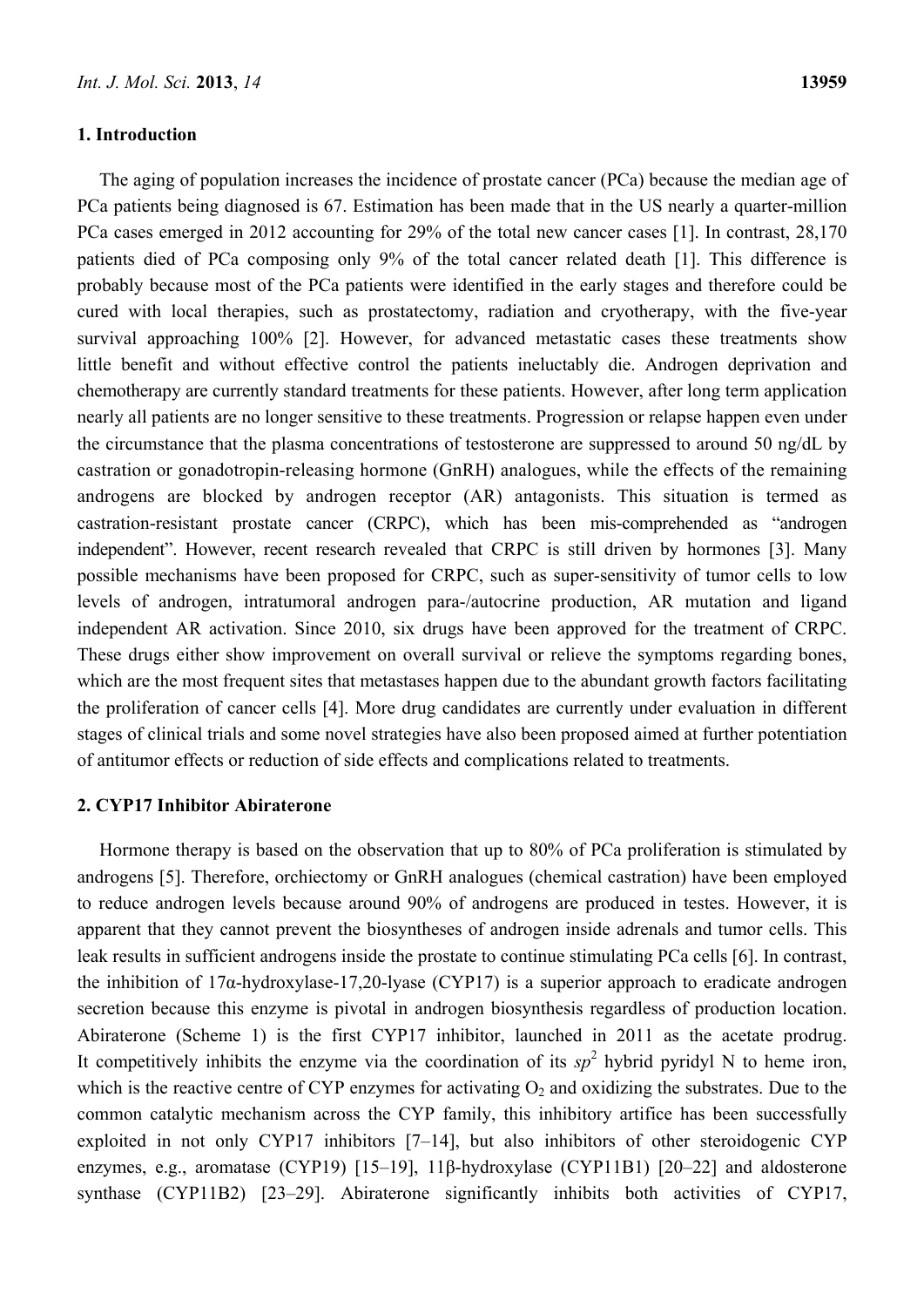*i.e.*, 17 $\alpha$ -hydroxylase and C17-20 lyase, with similar potency (IC<sub>50</sub> of 4 and 2.9 nM, respectively) in a human testicular microsome assay [30]. This potent inhibition leads to a reduction of the plasma testosterone concentrations to less than 1 ng/dL [3]. However, the plasma levels of 11-deoxycorticosterone (DOC) and corticosterone are boosted by 10- and 40-fold, respectively [18], which result from the inhibition of 17α-hydroxylase activity and CYP11B1 [31] via a 2-fold decrease of cortisol concentration and the subsequent 5-fold promotion of ACTH secretion [3]. The elevation of mineralocorticoids leads to hypokalemia, hypertension and edema, which have to be suppressed by the co-application of Prednisone. On the other hand, Abiraterone not only eliminates around 80% of the steady-state AR in LNCaP cells, but also blocks the AR mediated transactivation [32]. This antagonism of AR may also contribute to the anti-tumor effects. When Abiraterone is orally applied as an acetate prodrug (1000 mg per day), the release of free Abiraterone is very rapid and thorough so that Abiraterone reaches maximum plasma concentration ( $226 \pm 178$  ng/mL) in 2 h [33], whereas Abiraterone acetate is undetectable in plasma [33,34]. In contrast, approximately half of the applied Abiraterone is excreted as unchanged Abiraterone acetate via feces [33,35], which might indicate a poor gastrointestinal absorption. Around 70% of patients, who are naïve to Ketoconazole and Docetaxel, show at least 50% decline of prostate specific antigen (PSA) levels [36–38], which is a major biomarker in the treatment of CRPC; While for the patients with previous treatments of these two drugs, the response ratio is significantly lower [36–39]. The same trend is also observed for the delay of PSA regression [33–39]. Furthermore, in half of the CRPC patients, the counts of circulating tumor cells are decreased to less than 5 per 7.5 mL blood after Abiraterone treatment [37,38,40]. Symptoms like pain [41,42], pathological fracture [42], spinal cord compression [42] and fatigue [43] are significantly improved as well. More important is the improvement of survival. In post-Docetaxel metastatic CRPC patients, Abiraterone prolongs the median overall survival (15.8 months) by 4.6 months compared to placebo [44,45]. Accordingly, the median radiologic progression-free survival is also improved to 5.6 months, which is around 2 months longer than that of the placebo arm [44,45]. Echoing the better PSA response of Docetaxel-naïve cohort, Abiraterone exhibits a longer median radiologic progression-free survival of 16.5 months in chemotherapy-naïve CRPC patients, which doubles that of the control group (8.3 months) [41]. The initiation of chemotherapy is also delayed by 8.4 months [41]. Due to these apparent benefits, the clinical trial was un-blinded after the interim analysis and all patients were crossed to the Abiraterone group. Although the median overall survival in the Abiraterone arm was therefore not reached in a median follow-up period of 22.2 months, it is clearly longer that of the placebo group (27.2 months) [41].

**Scheme 1.** Structures of Abiraterone, Enzalutamide and Cabazitaxel.

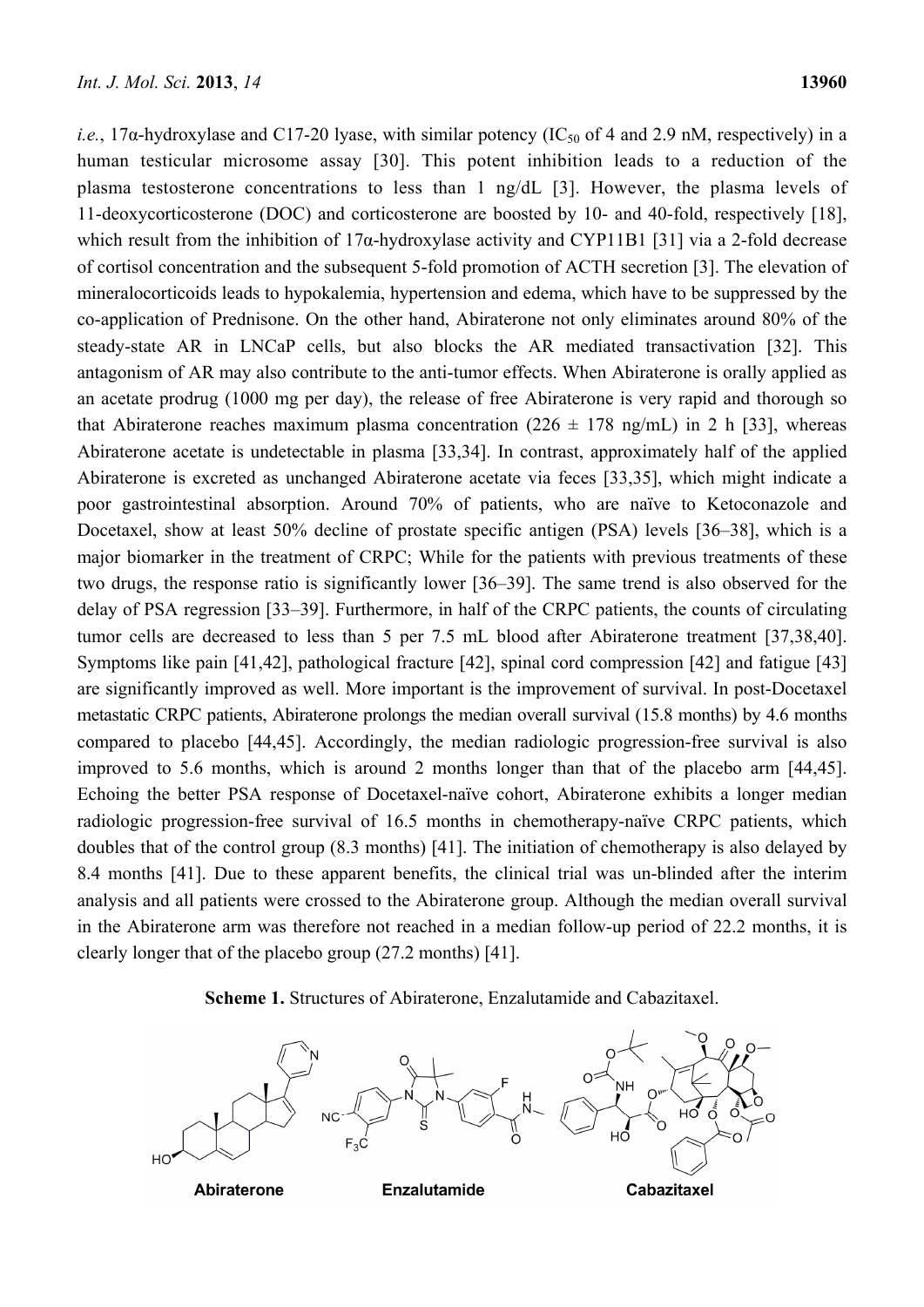The stimulation of androgens on PCa cancer cells is mediated by AR, which is an intracellular transcription factor floating in cytoplasm. The binding of androgen disassociates AR from heat shock proteins and triggers homodimerization, phosphorylation and subsequent translocation into the nucleus. After binding to the androgen response element on DNA, transcription cofactors are recruited to initiate the transcription of the corresponding genes leading to mitogenic effects. Besides, activated AR also interacts directly with various kinase signaling pathways [46,47] promoting the survival and proliferation of PCa cells. AR antagonism is therefore an elegant way of PCa treatment and is employed in combination with GnRH analogues to compose combined androgen blockade. However, after the progression to CRPC, in which AR is highly over-expressed [48], the first generation AR antagonists, such as Flutamide and Bicalutamide, are impotent largely because of the relatively lower affinity compared to dihydrotestosterone (DHT)—the natural substrate of AR and the most potent androgen. These drugs also exhibit partial agonism activity [48] demonstrated by the withdrawal effect observed in the antiandrogen therapy [49]. Moreover, around 15%–30% of patients, who have received long term antiandrogen therapy, develop AR mutations [50], in particular W741C, which recognizes Bicalutamide as an agonist [51]. Fortunately, the second generation AR antagonist Enzalutamide that was launched in 2012 avoids these problems. Enzalutamide exhibits an 8-fold higher AR affinity than Bicalutamide and shows no agonism in the presence of W741C mutation and highly over-expressed AR [52]. Forkhead box transcription factor A, which presets chromatin and thus facilitates the binding of activated AR, only slightly attenuates the antagonism of Enzalutamide to AR, whereas it totally corrupts that of Bicalutamide [53]. Besides the antagonism of AR, including competing with androgens, inhibiting AR translocation into nucleus and impairing its DNA binding and co-activator recruiting, Enzalutamide also induces apoptosis of VCaP cells that exhibit amplified AR gene [52]. In a LNCaP/AR xenograft model in castrated male mice, Enzalutamide led to significant tumor regression [52]. The antitumor effects were further evidenced in clinical trials. More than half of patients under Enzalutamide treatment show serum PSA declines of over 50% [54,55]. The counts of circulating tumor cells as another important biomarker are also turned favorably in around 50% of patients [54]. Enzalutamide exhibits a 6-fold higher soft-tissue response rate compared to the placebo, improves life quality and delays PSA progression and emergence of the first skeletal-related event [55]. These benefits are caused by the on-target effects, *i.e.*, the antagonism of AR, as demonstrated directly by positron emission tomography (PET) imaging with  $^{18}F$ -fluoro-5α-dihydrotestosterone [54]. Although seizure is observed in some patients, Enzalutamide is generally tolerable with the most common adverse effect of dose-dependent fatigue [55]. More importantly, the risk of death is reduced by 37% in the CRPC patients having previously received chemotherapy with the median overall survival of 18.4 months [55]. The median radiographic progression-free survival is improved accordingly to 8.3 months as well [55]. Currently, another phase III clinical trial is ongoing on Docetaxel-naïve CRPC patients and the results are eagerly expected.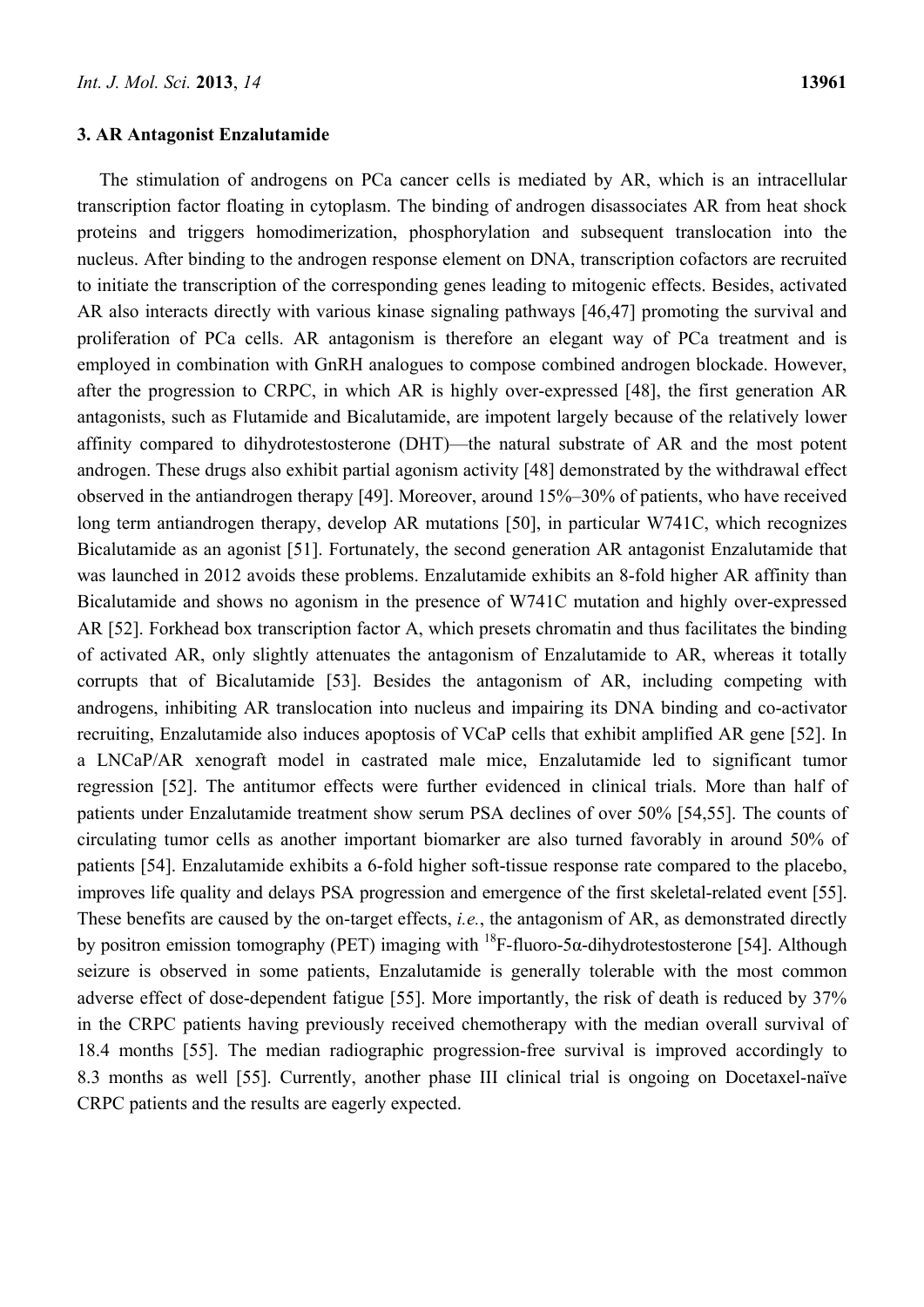# **4. Cytotoxic Cabazitaxel**

Until 2010, Docetaxel was the last defense line for CRPC and the only drug demonstrating survival benefits [56]. Patients showing no response or progression after Docetaxel therapy can only be managed with Prednisone and Mitoxantrone for palliative purpose. Cabazitaxel, in contrast, is the first agent to improve overall survival in post-Docetaxel patients [57]. As a member of the taxane class, Cabazitaxel unfolds the cytotoxic activity via the same mechanism as Docetaxel by binding to the tubulin to inhibit microtubule depolymerization and thus arresting mitosis. However, Cabazitaxel shows much less affinity to the ATP-dependent drug efflux pump P-glycoprotein (P-gp1) compared to Docetaxel [58]. Since P-gp1 is responsible for multi-drug resistance, this low affinity probably contributes to the superiority of Cabazitaxel over Docetaxel. Cabazitaxel exhibits a terminal half-life of 77 h after intravenous application. It is metabolized in liver by CYP3A4, CYP3A5 and CYP2C8 [58]. Co-application of the inducers or inhibitors of these enzymes should therefore be avoided. Grade 4 neutropenia as the dose limiting toxicity has been observed at 25 mg/m<sup>2</sup> every 3 weeks [58], hence this dose was applied in the following phase III clinical trials. In post-Docetaxel CRPC patients, the clinical efficacy of Cabazitaxel plus Prednisone was compared to that of the combination of Mitoxantrone and Prednisone. An improved overall survival of 15.1 months was demonstrated in patients under Cabazitaxel treatment in contrast to 12.7 months in the Mitoxantrane arm within a median follow-up of 12.8 months [58]. Moreover, the median progression-free survival (2.8 months), the PSA response ratio (39%) and the time to PSA progression (6.4 months) are twice as high as those of the Mitoxantrane group. However, since normal cells undergoing rapid mitosis are also sabotaged by cytotoxic agents, it is not surprising to observe hematological and gastrointestinal disorders (neutropenia, leukopenia, thrombocytopenia, diarrhea, nausea, and vomiting) [58] as side effects of Cabazitaxel. After balancing the benefits and risks, Cabazitaxel was approved by the FDA. However, it is not considered as a cost-effective therapy due to the incremental costs concerning adverse events and therefore it is not recommended by the National Institute for Health and Clinical Excellence [59].

#### **5. Vaccine Sipuleucel-T**

Sipuleucel-T, launched in 2010, is mainly a set of antigen-presenting cells (APC) generated from the patient's own hematopoietic progenitor cells. These APC are loaded with a fusing protein (PA2024) that consists of prostate acid phosphatase (PAP) conjugated with granulocyte-macrophage colony-stimulating factor (GM-CSF). After being infused back into the patients, Sipuleucel-T binds to the T cell receptors on the immature  $CDS<sup>+</sup>$  cytotoxic T lymphocytes and subsequently endows these cells with PAP epitopes, which can further guide them to demolish PCa cells. As a vaccine, Sipuleucel-T also activates the helper CD4<sup>+</sup> T lymphocytes, which not only attack the cancer cells directly, but also maintain other cytotoxic T lymphocytes via cytokine secretion. Depending on the initial leukapheresis, other cells, such as T cells, B cells and natural killer cells, can also be present in the final product [60]. Since PAP is employed as the navigating epitope, the expression of PAP in at least 25% of cancer cells is a premise. This personalized treatment invokes both humoral and T cell immune response. The IgM and IgG antibodies against PA2024 and PAP are augmented (titers exceeding 400) in 66.2% and 28.5% of the treated patients, both of which are around 20-fold higher compared to those ratios in the placebo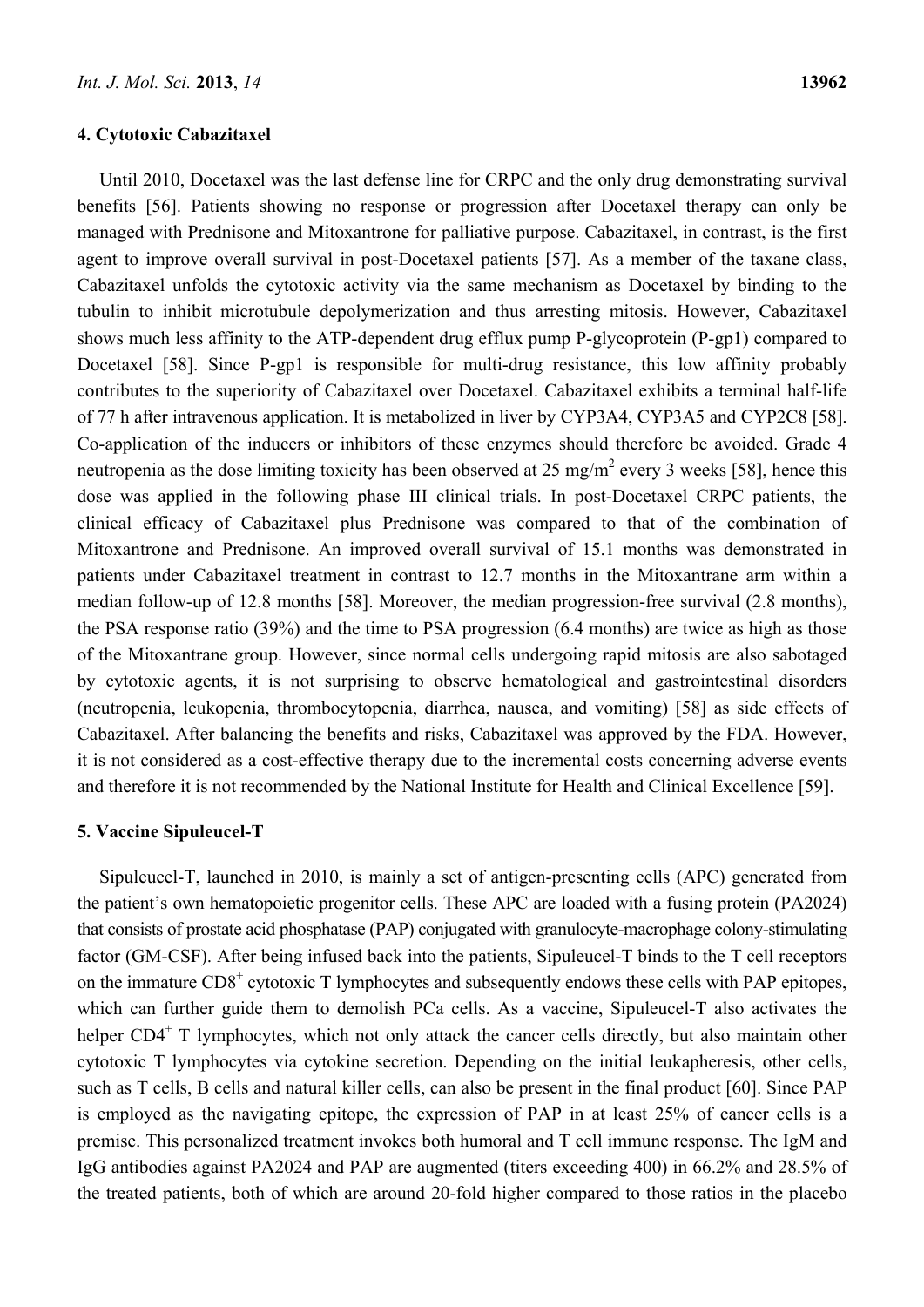group [61]. Similarly, T-cell proliferation responses to PA2024 and PAP were observed to be much more frequent in Sipuleucel-T six weeks after the infusion [61]. After pooling the data obtained from 3 phase III clinical trials [61–63], Sipuleucel-T demonstrates a 26.5% reduction in risk of death and accordingly an improvement of median overall survival of 4.1 months [60]. However, since the time to disease progression (radiographic or clinical events) as the primary end point do not show significant difference between Sipuleucel-T and placebo groups [61–63], the application of other medications, such as Docetaxel, might have an impact on the survival data.

#### **6. RANKL Antibody Denosumab**

Skeleton is the site most frequently showing PCa metastases. In CRPC patients, the incidence of bone metastases is nearly 90% [64]. These metastatic cancer cells promote bone resorption to release various growth factors that have been stored inside the bones in immobilized forms to stimulate their proliferation, such as platelet-derived growth factors, insulin-like growth factors, transforming growth factor and fibroblast growth factors [65]. Bone metastases cause severe symptoms, e.g., pain, pathologic fractures, spinal cord compression and hypercalcemia, which not only impair life quality, but also can be life-threatening. Moreover, long term application of androgen deprivation therapy (ADT) suppresses androgens and estrogens leading to the decline of bone mineral density (BMD) and an increased risk of fragility fractures. All these events are mediated via interrupting the balance of bone resorption and formation, in which the receptor activator of nuclear factor kappa B (RANK) and its ligand (RANKL) play important roles. RANKL expressed by both osteoblast and activated T cells stimulates the differentiation of osteoclast precursors after binding to the RANK on their membranes. Via activating the nuclear factor kappa B and Jun N-terminal kinase pathways, it further maintains the mature osteoclast cells, facilitates their adherence and ultimately augments bone resorption. It is notable that PCa cells in bone metastases but not in other sites also express RANKL [66]. Denosumab is a monoclonal antibody against RANKL approved in 2010 for bone related complications. In PCa patients under ADT with high fracture risks, it significantly increases the BMD at the lumbar spine (6.7%), total hip (4.8%) and whole body (4.0%) after 24 months [67]. This improvement is observed as early as one month after the application [67]. Accordingly, the total incidence of new vertebral fracture over a duration of three years (3.9%) is reduced by 62% compared to that in the placebo group [67]. Biomarkers of bone turnover, such as serum C-telopeptide, procollagen type I N-terminal peptide and TRAP-5b, are decreased as well [67]. Furthermore, Denosumab is superior to Zoledronic acid in preventing skeletal-related events (SRE) in CRPC patients with bone metastases (time to the first SRE of 20.7 *vs.* 17.1 months, respectively) [68]. It also causes stronger declines in the concentrations of urinary N-telopeptide and serum bone specific alkaline phosphatase, but no difference in PSA levels, investigator-reported disease progression and overall survival compared to Zoledronic acid [68]. These benefits are also observed in post-bisphosphonates patients [69]. More exciting is that Denosumab significantly improves the bone-metastasis-free survival to 29.5 months, which is 4.2 months longer than that of the placebo arm [70]. The time to the first bone metastasis is delayed to 33.2 months as well (*vs.* 29.5 months for placebo group) [70].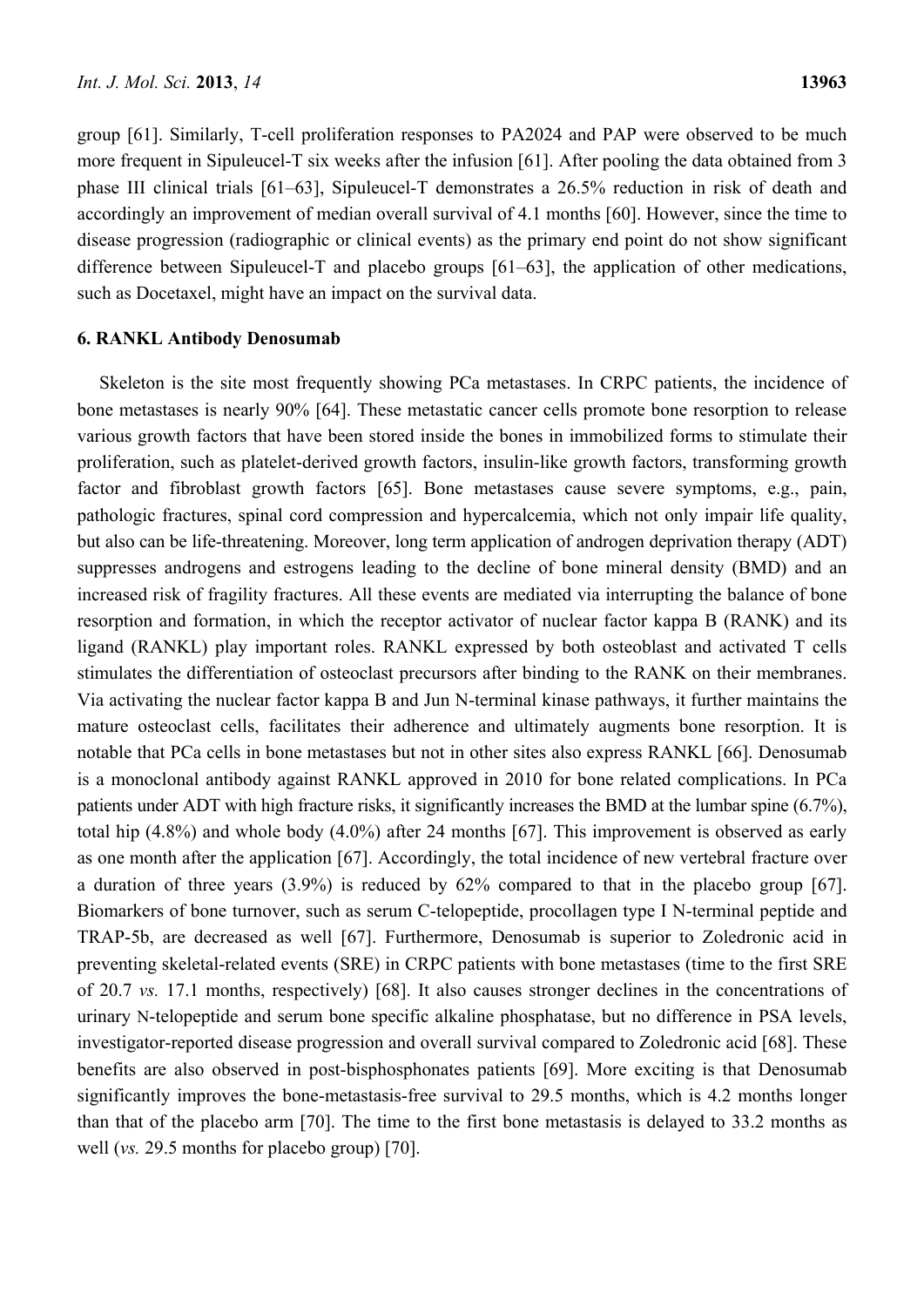#### **7. Radiopharmaceutical Alpharadin**

Another drug targeting PCa bone metastases is Alpharadin (Xofigo,  $^{233}$ RaCl<sub>2</sub>), which was approved by the FDA on 15 May 2013. Alpharadin is a radiopharmaceutical and hence is more suitable for patients with multifocal bone diseases compared to external-beam radiation therapy. Although several radiopharmaceuticals have been employed in the clinic, such as Strontium-89, Samarium-153 and Rhenium-186, their major benefit is just pain palliation. In contrast, Alpharadin is the first and only radiopharmaceutical that demonstrates improvement on overall survival [71]. As a calcium mimic, Alpharadin can be maximally uptaken by the skeletal (40%–60% of the applied dose) after intravenous injection [72]. A ten-fold less amount is found in the red marrow compared to the bones and the distribution in other organs, such as brain, kidneys and adrenals, is very low [73]. Furthermore, Alpharadin mainly emits  $\alpha$ -rays, which shows a track length shorter than 100  $\mu$ m (about 2–10 cell diameters). All these special features added up, render alpharadin as causing less damage to normal tissues, especially bone marrow, than other radiopharmaceuticals and other radiation therapies. Alpharadin not only relieves pain in CRPC patients with bone metastasis, but also postpones the median time to first SRE by three weeks [71]. It reduces the median bone levels of alkaline phosphatase by 65.6%, which, in contrast, are increased by around 9% in the placebo arm [71]. Accordingly, PSA progression is delayed to 26 weeks in contrast to eight weeks in the control group [71]. The most significant achievement is the improvement of overall survival by 3.6 months [74], which has not been seen for other radiopharmaceuticals.

# **8. Other Drug Candidates in Clinical Trials and Novel Strategies**

Besides these drugs approved recently, there are more drug candidates or new indications of launched drugs under evaluation in clinical trials (Table 1). Galeterone (Scheme 2) is a CYP17 inhibitor but also shows AR antagonism activity. It down-regulates the expression of both wild type and mutated AR, blocks the AR nuclear translocation and the subsequent transcription [75]. A phase I clinical trial revealed PSA responses in around 20% of the patients and the according tumor regression [76]. VT-464 (Scheme 2) is claimed to be a selective inhibitor of C17-20 lyase (one activity of CYP17) and is expected to avoid the secondary mineralocorticoid excess observed for Abiraterone. Experiments in rhesus monkeys confirm that it shows little influence on the concentrations of mineralocorticoids and glucocorticoids [77,78]. Its clinical trial results are expected to show whether this success can be translated into humans. Different from other cytotoxic agents, TH-302 (Scheme 2) is a prodrug specifically activated by hypoxia, which is a common feature inside tumors, but not normal tissues. Fewer side effects are therefore expected than observed after other chemotherapies [79]. PROSTVAC-VF, as a pox viral vaccine expresses PSA and three T-cell co-stimulatory molecules, *i.e.*, B7.1, intercellular adhesion molecule-1 and leukocyte function-associated antigen-3. Due to the employment of viral vectors (vaccinia and fowlpox viruses), potent immune responses are induced and APCs are thus endowed with PSA epitopes. These APCs subsequently activate CD8<sup>+</sup> cytotoxic T lymphocytes and helper CD4<sup>+</sup> T lymphocytes, which further attack PCa cells. The application of PROSTVAC-VF not only inhibits the proliferation of cancer cells, but also significantly reduces the tumor growth rate [80]. The latter may explain a phenomenon often observed with vaccines that improved overall survival is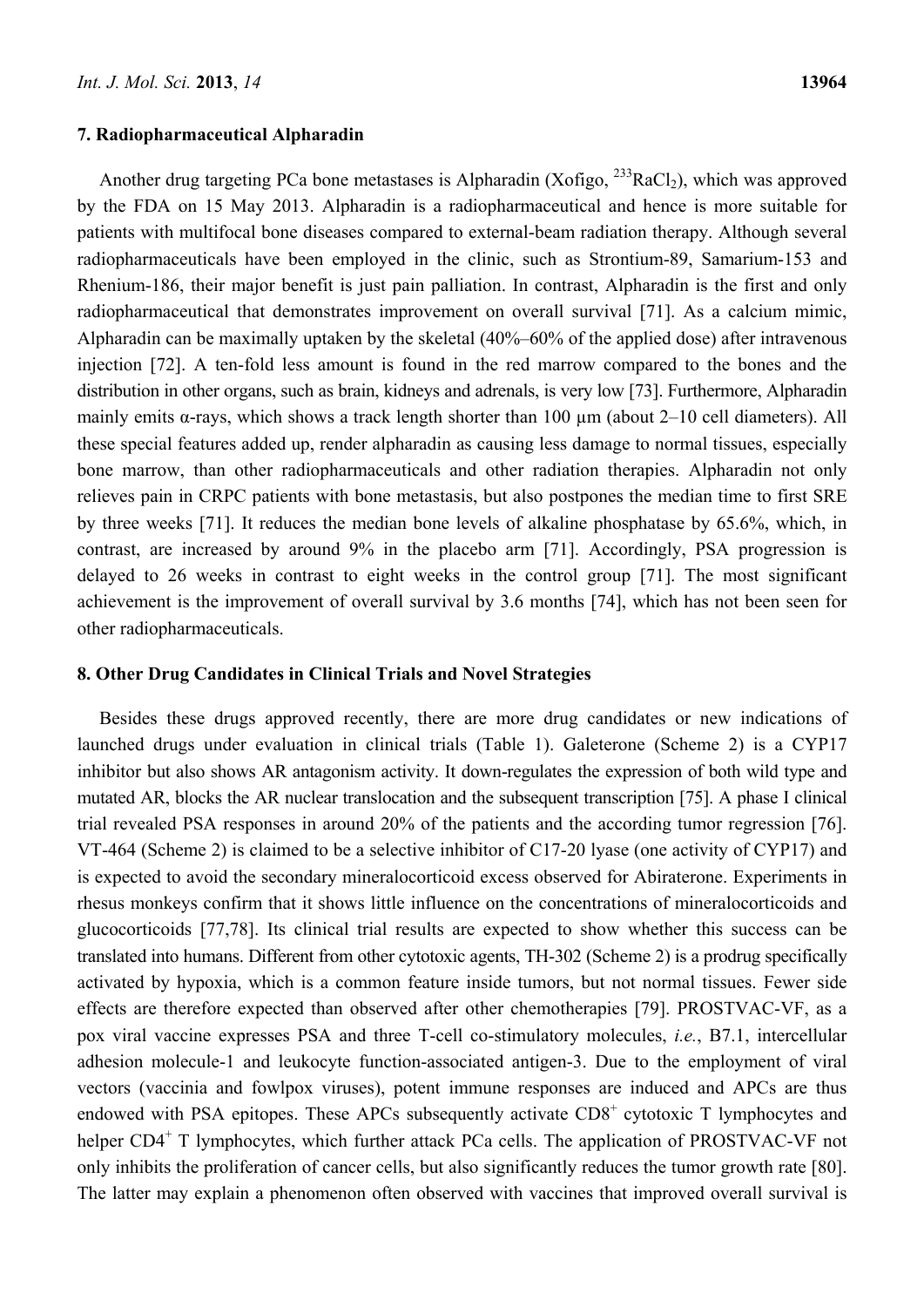not accompanied by a delayed time to progression. Besides cancer vaccines, the blockade of immune checkpoints, e.g., cytotoxic T-lymphocyteassociated antigen-4 (CTLA-4) and programmed death 1 (PD-1), is another promising strategy being extensively investigated. These immune checkpoints are expressed on activated T-cells and serve as modulators to reduce and terminate immuno responses. This physiological function, however, can potentially be exploited by tumor cells to develop resistance [81]. Currently, anti-CTLA-4 antibody Ipilimumab [82] and anti-PD-1 antibody Nivolumab [83] are under evaluation in clinical trials and promising results are reported. Moreover, a heat shock protein 27 inhibitor (OGX-427), various kinase inhibitors, platinum complexes and other entities with different mechanisms are currently also being evaluated as treatments for CRPC (Table 1).

| Entity <sup>a</sup>               |           | Category <sup>b</sup> Mechanism <sup>c</sup>                        | <b>Clinical Trials</b> <sup>d</sup>                                                                                                                                                                                             |
|-----------------------------------|-----------|---------------------------------------------------------------------|---------------------------------------------------------------------------------------------------------------------------------------------------------------------------------------------------------------------------------|
| Orteronel [84]<br>(TAK700)        | <b>SM</b> | CYP17 inhibitor                                                     | phase I/II<br>(NCT01666314, NCT01549951[P],<br>NCT00569153, NCT01816048,<br>NCT01658527[B], NCT01046916,<br>NCT01084655[DP])<br><b>Phase III</b><br>(NCT01707966, NCT01193257[P],<br>NCT01809691[G]; NCT01546987[BG])           |
| Galeterone [75,76]<br>$(TOK-001)$ | <b>SM</b> | CYP17 inhibitor with<br>AR antagonism                               | phase I/II<br>(NCT00959959#, NCT01709734)                                                                                                                                                                                       |
| VT-464 [77,78]                    | <b>SM</b> | selective CYP17<br>C17-20 lyase inhibitor                           | phase I/II<br>$(2011 - 004103 - 20)$ <sup>e</sup>                                                                                                                                                                               |
| <b>CFG920</b>                     | <b>SM</b> | CYP17 inhibitor                                                     | phase I/II<br>(NCT01647789)                                                                                                                                                                                                     |
| ARN-509 [85]                      | <b>SM</b> | AR antagonist                                                       | phase I/II<br>(NCT01822041, NCT01171898,<br>NCT01792687[AP], NCT01790126/[G])                                                                                                                                                   |
| ODM-201 [86]                      | <b>SM</b> | AR antagonist                                                       | phase I/II<br>(NCT01429064, NCT01784757, NCT01317641)                                                                                                                                                                           |
| AZD-3514                          | <b>SM</b> | AR mRNA antagonist                                                  | <b>Phase I</b><br>(NCT01337518)                                                                                                                                                                                                 |
| EZN-4176 [87]                     | AO        | down-regulation of<br>AR mRNA                                       | <b>Phase I</b><br>(NCT01337518)                                                                                                                                                                                                 |
| OGX-427 [88]                      | AO        | heat shock protein 27<br>inhibitor                                  | <b>Phase I/II</b><br>(NCT00487786/[D], NCT01120470[P],<br>NCT01681433[AP])                                                                                                                                                      |
| Cabozantinib<br>$(XL184)$ [89]    | <b>SM</b> | dual inhibitor of<br><b>VEGFR/MET</b><br>Angiogenesis<br>inhibition | <b>Phase I/II</b><br>(NCT01428219, NCT01834651, NCT01599793,<br>NCT01703065, NCT01630590[G],<br>NCT01812668, NCT01683994[DP],<br>NCT01347788,<br>NCT01574937[A], NCT00940225)<br><b>Phase III</b><br>(NCT01605227, NCT01522443) |

| Table 1. Drug candidates for the treatment of castration-resistant prostate cancer (CRPC). |  |  |
|--------------------------------------------------------------------------------------------|--|--|
|--------------------------------------------------------------------------------------------|--|--|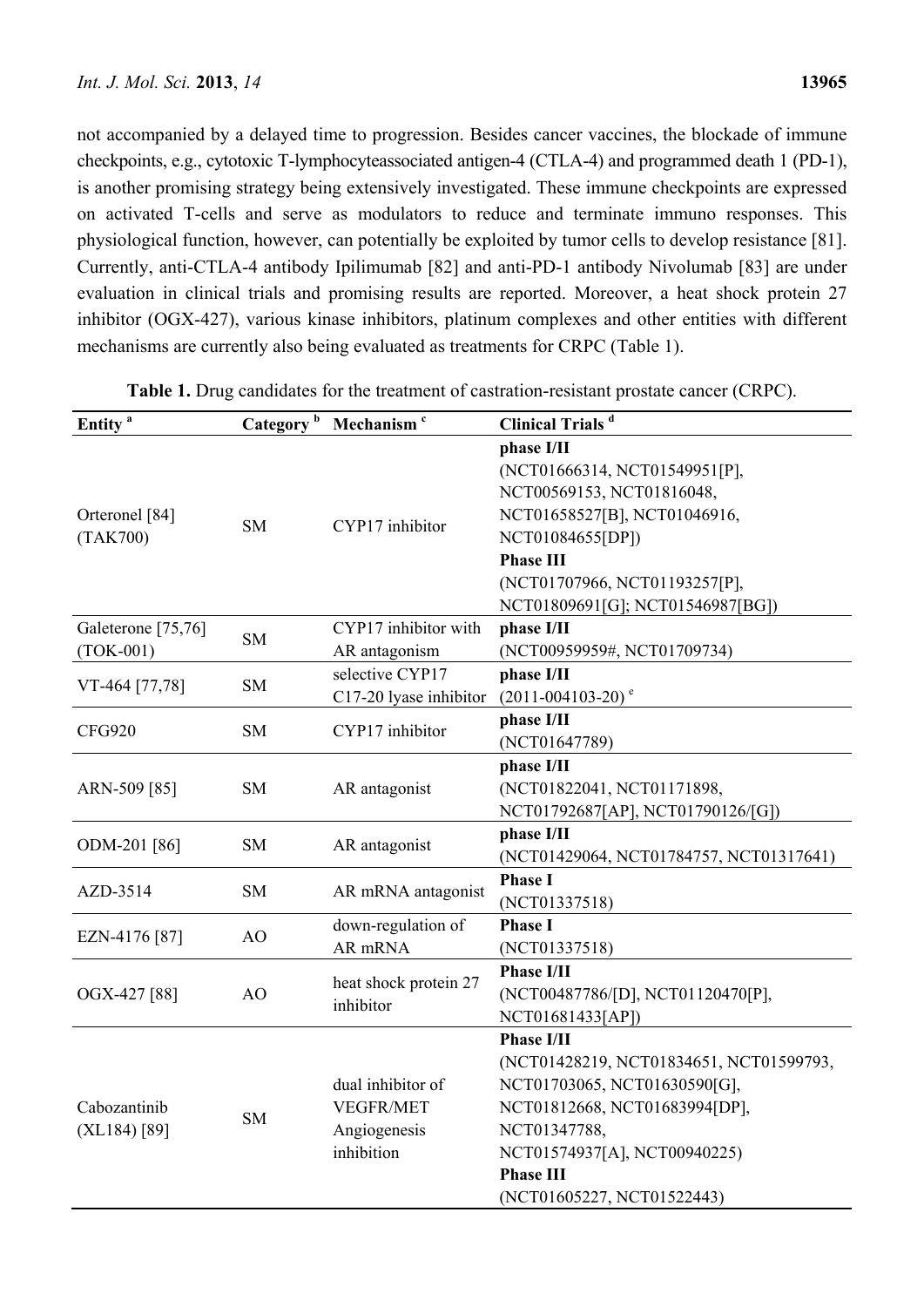| Entity <sup>a</sup>                              | Category <sup>b</sup> | Mechanism <sup>c</sup>                         | <b>Clinical Trials</b> <sup>d</sup>  |
|--------------------------------------------------|-----------------------|------------------------------------------------|--------------------------------------|
|                                                  |                       |                                                | <b>Phase I/II</b>                    |
|                                                  |                       |                                                | (NCT00570700, NCT00918385,           |
|                                                  |                       | Src tyrosine kinase                            | NCT01260688[C], NCT01685125[AP],     |
| Dasatinib <sup>[90]</sup>                        | <b>SM</b>             | inhibitor                                      | NCT00385580, NCT00385580#,           |
|                                                  |                       |                                                | NCT00936975, NCT01254864[AP],        |
|                                                  |                       |                                                | NCT00439270[D]#, NCT01826838[R])     |
|                                                  |                       |                                                | <b>Phase I/II</b>                    |
| Cediranib <sup>[91]</sup><br>(AZD2171, Recentin) | <b>SM</b>             | <b>VEGFR</b> tyrosine<br>kinase inhibitor      | (NCT01260688/[Da], NCT00527124 [DP], |
|                                                  |                       |                                                | NCT00502164#, NCT00436956)           |
|                                                  |                       |                                                | <b>Phase I/II</b>                    |
| Sorafenib <sup>[92]</sup><br>(Nexavar,           |                       | inhibitor of VEGFR,<br>PDGFR and Raf<br>kinase | (NCT00466752#, NCT00090545#,         |
|                                                  |                       |                                                | NCT00405210[D]#, NCT00619996[D]#,    |
|                                                  | <b>SM</b>             |                                                |                                      |
| BAY43-9006)                                      |                       |                                                | NCT00424385[I]#, NCT00093457#,       |
|                                                  |                       |                                                | NCT00430235[B]#, NCT00414388#,       |
|                                                  |                       |                                                | NCT00703638[PeCp]#)                  |
|                                                  |                       |                                                | <b>Phase I/II</b>                    |
| Imatinib <sup>[93]</sup>                         |                       |                                                | (NCT00080678[D]#, NCT00251225[D]#,   |
| (Gleevec, Glivec,                                | <b>SM</b>             | <b>BCR-Abl</b> inhibitor                       | NCT00038194[D]#, NCT00084825[D]#,    |
| STI571)                                          |                       |                                                | NCT00427999#, NCT01316458#,          |
|                                                  |                       |                                                | NCT00171912#)                        |
|                                                  |                       |                                                | <b>Phase I/II</b>                    |
|                                                  | <b>SM</b>             | inhibitor of VEGFR /<br><b>PDGFR</b>           | (NCT00879619[DP], NCT00299741#,      |
|                                                  |                       |                                                | NCT00137436[DP]#, NCT00790595#,      |
| Sunitinib <sup>[94]</sup>                        |                       |                                                | NCT00672594, NCT00631527[GR]#,       |
| (SU11248)                                        |                       |                                                | NCT00879619[DP], NCT00748358,        |
|                                                  |                       |                                                | NCT00734851[DR], NCT00795171[D],     |
|                                                  |                       |                                                | NCT01254864[AP], NCT00550810,        |
|                                                  |                       |                                                | NCT00599313)                         |
| Aflibercept                                      | $\mathbf{P}$          | VEGF trap,                                     | <b>Phase III</b>                     |
| (AVE0005)                                        |                       | anti-angiogensis                               | (NCT00519285[D]#)                    |
| TH-302 [79]                                      | <b>SM</b>             | hypoxia activated                              | <b>Phase I/II</b>                    |
|                                                  |                       | cytotoxicity                                   | (NCT00743379)                        |
|                                                  |                       |                                                | <b>Phase I/II</b>                    |
| Carboplatin [95]                                 |                       |                                                | (NCT01051570[EP], NCT00973882[Ep]#,  |
|                                                  | PtC                   | cytotoxicity; inhibiting<br>DNA synthesis      | NCT00049257[Pt]#, NCT01505868[Ct],   |
|                                                  |                       |                                                | NCT00017576[Ca]#, NCT00514540[D]#,   |
|                                                  |                       |                                                | NCT00134706[D]#, CT00005627 [DEs]#,  |
|                                                  |                       |                                                | NCT00183924[DEs]#, NCT00016913,      |
|                                                  |                       |                                                | NCT00193193[EsPt]#, NCT01558492[Pt], |
|                                                  |                       |                                                | NCT00003690[Fp]#, NCT00675545[D]#,   |
|                                                  |                       |                                                | NCT00005810[DEsFg]#)                 |
|                                                  |                       |                                                | <b>Phase I/II</b>                    |
| Oxaliplatin [96]                                 | PtC                   | cytotoxicity; inhibiting<br>DNA synthesis      | (NCT01338792[Pe]#, NCT00260611[D]#,  |
|                                                  |                       |                                                | NCT01487720[Gm])                     |

**Table 1.** *Cont.*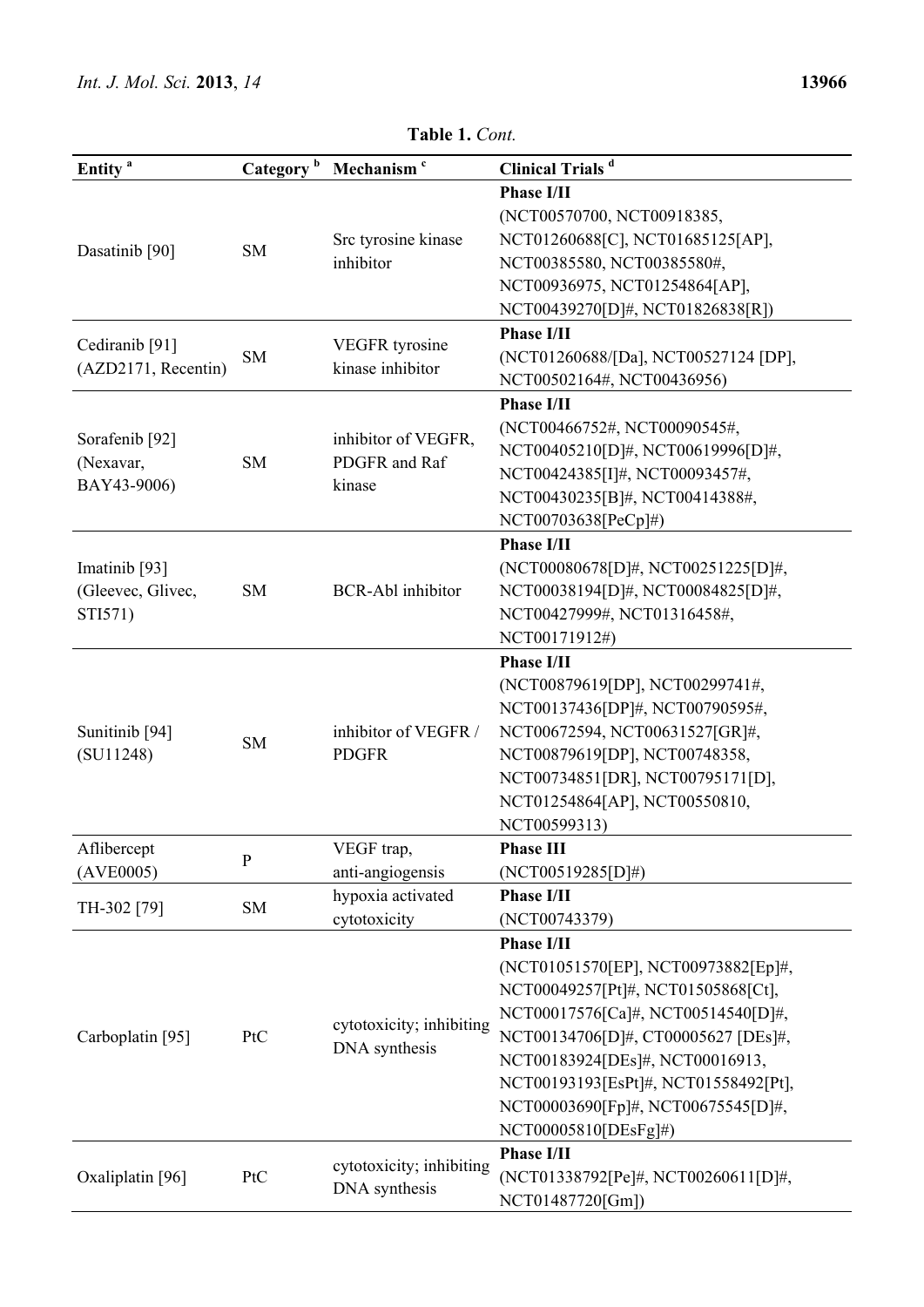| Entity <sup>a</sup>                                               | Category <sup>b</sup>   | Mechanism <sup>c</sup>                                                            | <b>Clinical Trials</b> <sup>d</sup>                                                                                                                                                                                                                                                           |
|-------------------------------------------------------------------|-------------------------|-----------------------------------------------------------------------------------|-----------------------------------------------------------------------------------------------------------------------------------------------------------------------------------------------------------------------------------------------------------------------------------------------|
|                                                                   |                         |                                                                                   | <b>Phase II</b>                                                                                                                                                                                                                                                                               |
| Satraplatin [97]                                                  | PtC                     | DNA synthesis                                                                     | cytotoxicity; inhibiting (NCT00499694[Bv], NCT00634647[P])<br><b>Phase III</b><br>$(NCT00069745[P]\#)$                                                                                                                                                                                        |
| Bevacizumab <sup>[98]</sup>                                       | AB                      | angiogenesis inhibitor                                                            | <b>Phase II</b><br>(NCT00349557[GR]#, NCT00478413,<br>NCT00776594[BG], NCT00658697[BDG],<br>NCT00027599[S]#, NCT00942578[DLP]#,<br>NCT00499694[Sp], NCT00089609[DPT],<br>NCT00574769[DEI], NCT00321646[D]#,<br>NCT00348998[BGR])<br><b>Phase III</b><br>(NCT00110214[DP]#, NCT00942331[CpGm]) |
| PROSTVAC-VF [80]<br>(Prostvac)                                    | $\overline{\mathbf{V}}$ | immunotherapy<br>recombinant vaccinia<br>virus expresses PSA                      | <b>Phase I/II</b><br>(NCT00450463[F], NCT00078585,<br>NCT00108732, NCT00113984,<br>NCT00096551#, NCT00001382#,<br>NCT00045227#, NCT00020254#,<br>NCT00003871#, NCT00004029#)<br><b>Phase III</b><br>(NCT01322490)                                                                             |
| Ipilimumab [82]<br>(MDX010, Yervoy,<br>BMS-734016,<br>anti-CTLA4) | AB                      | immunotherapy<br>anti-cytotoxic T<br>lymphocyte-associated<br>receptor 4 antibody | <b>Phase I/II</b><br>(NCT01530984, NCT01377389[G],<br>NCT01194271[G], NCT01688492,<br>NCT01498978, NCT00323882,<br>NCT01832870[S], NCT00064129,<br>NCT01804465, NCT00170157#,<br>NCT00050596/[D]#, NCT00113984#)<br><b>Phase III</b><br>(NCT00861614, NCT01057810)                            |
| Nivolumab <sup>[83]</sup><br>(MDX1106,<br>BMS-936558)             | AB                      | immunotherapy<br>anti programmed cell<br>death protein 1<br>antibody              | <b>Phase I/II</b><br>(NCT00441337#)                                                                                                                                                                                                                                                           |
| Custirsen <sup>[99]</sup><br>$(OGX-011)$                          | AO                      | clusterin inhibitor                                                               | <b>Phase I/II</b><br>(NCT00327340[D]#, NCT00054106[GF]#,<br>NCT00258388[DP]#, NCT00471432[D]#)<br><b>Phase III</b><br>(NCT01578655[CtP], NCT01083615[Ct],<br>NCT01188187[DP]#)                                                                                                                |
| Zibotentan [100]<br>(ZD4054)                                      | <b>SM</b>               | endothelin-A receptor<br>antagonist                                               | <b>Phase I/II</b><br>(NCT00090363#, NCT00055471#,<br>NCT00314782[D]#, NCT01168141)<br><b>Phase III</b><br>(NCT00554229#, NCT00626548,<br>NCT00617669[D]#)                                                                                                                                     |

**Table 1.** *Cont.*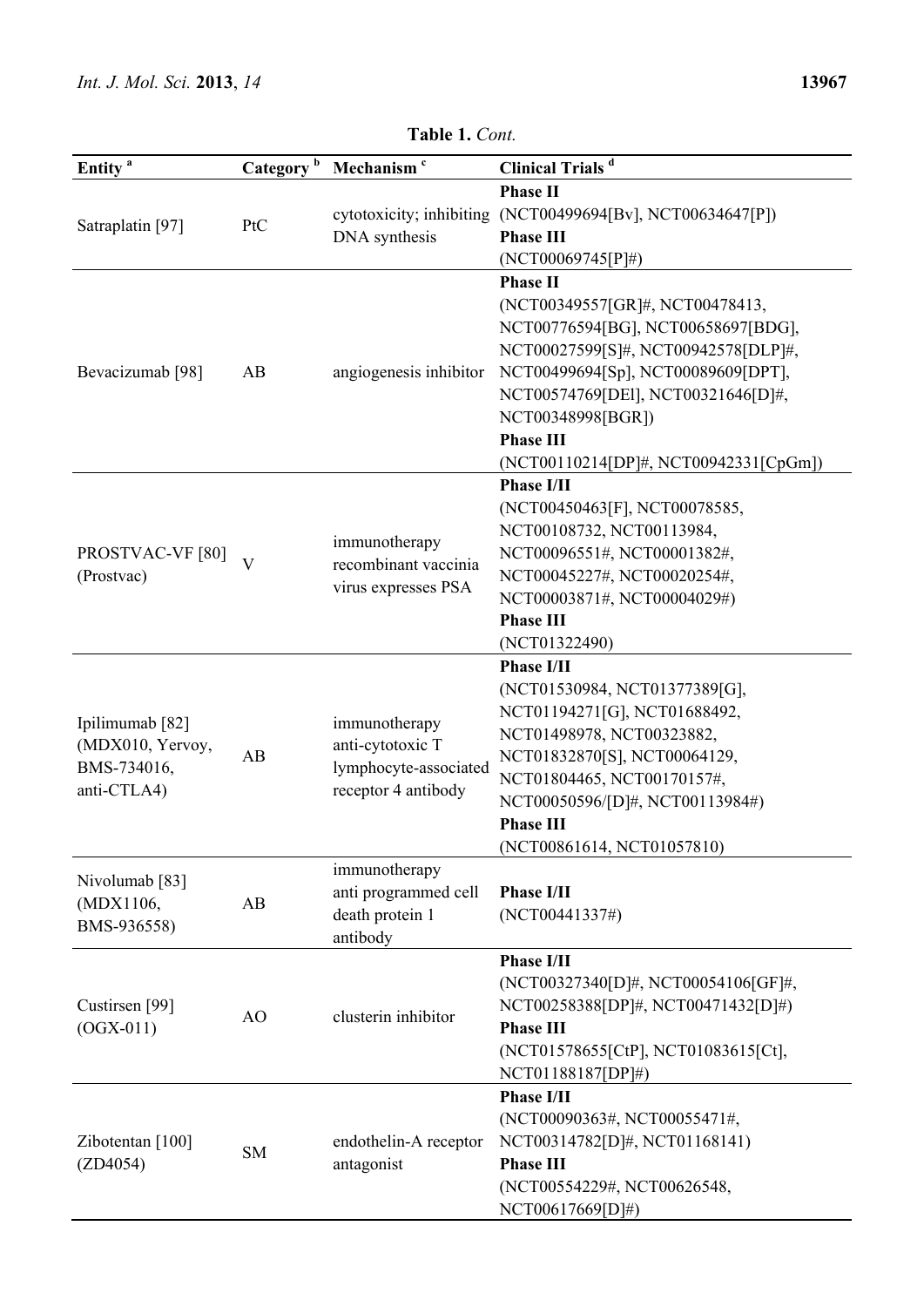| Entity <sup>a</sup>                 | Category <sup>b</sup> | Mechanism <sup>c</sup>              | Clinical Trials <sup>d</sup>                            |
|-------------------------------------|-----------------------|-------------------------------------|---------------------------------------------------------|
| Atrasentan [101]                    | <b>SM</b>             | endothelin-A receptor<br>antagonist | <b>Phase I/II</b>                                       |
|                                     |                       |                                     | $(NOT00181558[Z]\#, NOT00038662\#)$<br><b>Phase III</b> |
|                                     |                       |                                     | (NCT00134056[DP], NCT00046943#,                         |
|                                     |                       |                                     | NCT00036556#, NCT00127478#)                             |
|                                     |                       |                                     | <b>Phase I/II</b>                                       |
| Tasquinimod<br>$(ABR-215050)$ [102] | <b>SM</b>             | anti-angiogenesis                   | (NCT01513733[CtP], NCT01732549,                         |
|                                     |                       |                                     | NCT00560482)                                            |
|                                     |                       |                                     | <b>Phase III</b>                                        |
|                                     |                       |                                     | (NCT01234311)                                           |

**Table 1.** *Cont.*

<sup>a</sup> For the structures of small molecules, see Scheme 2. For more information, see references noted; <sup>b</sup> SM: small molecule; AO: antisense oligonucleotide; P: protein; AB: antibody; V: vaccine; PtC: platinum complex; PA: peptide analogue; <sup>c</sup> VEGFR: vascular endothelial growth factor receptor; PDGFR: platelet-derived growth factor receptor;  $\text{d}$  in combination with [A]: Abiraterone; [B]: Bicalutamide; [Bv]: Bevacizumab; [C]: Cediranib; [Ca]: Calcitriol; [Cp]: Cisplatin; [Ct]: Cabazitaxel; [D]: Docetaxel; [Da]: Dasatinib; [E]: Everolimus; [El]: Everolimus; [Ep]: Etoposide; [Es]: Estramustine; [F]: Flutamide; [Fg]: Filgrastim; [Fp]: Flavopiridol; [G]: GnRH analogue; [Gm]: Gemcitabine; [I]: Imatinib; [L]: Lenalidomide; [Op]: Oxaliplatin; [P]: Prednisone; [Pe]: Pemetrexed; [Pt]: Paclitaxel; [R]: radiation; [S]: Sipuleucel-T; [So]: Sorafenib; [Sp]: Satraplatin; [T]: Thalidomide; [Z]: Zoledronic acid; /: monotherapy or in combination; #: accomplished; <sup>e</sup> registered in the EudraCT database (www.clinicaltrialsregister.eu).

**Scheme 2.** Structures of small molecule drug candidates in clinical trials for CRPC.

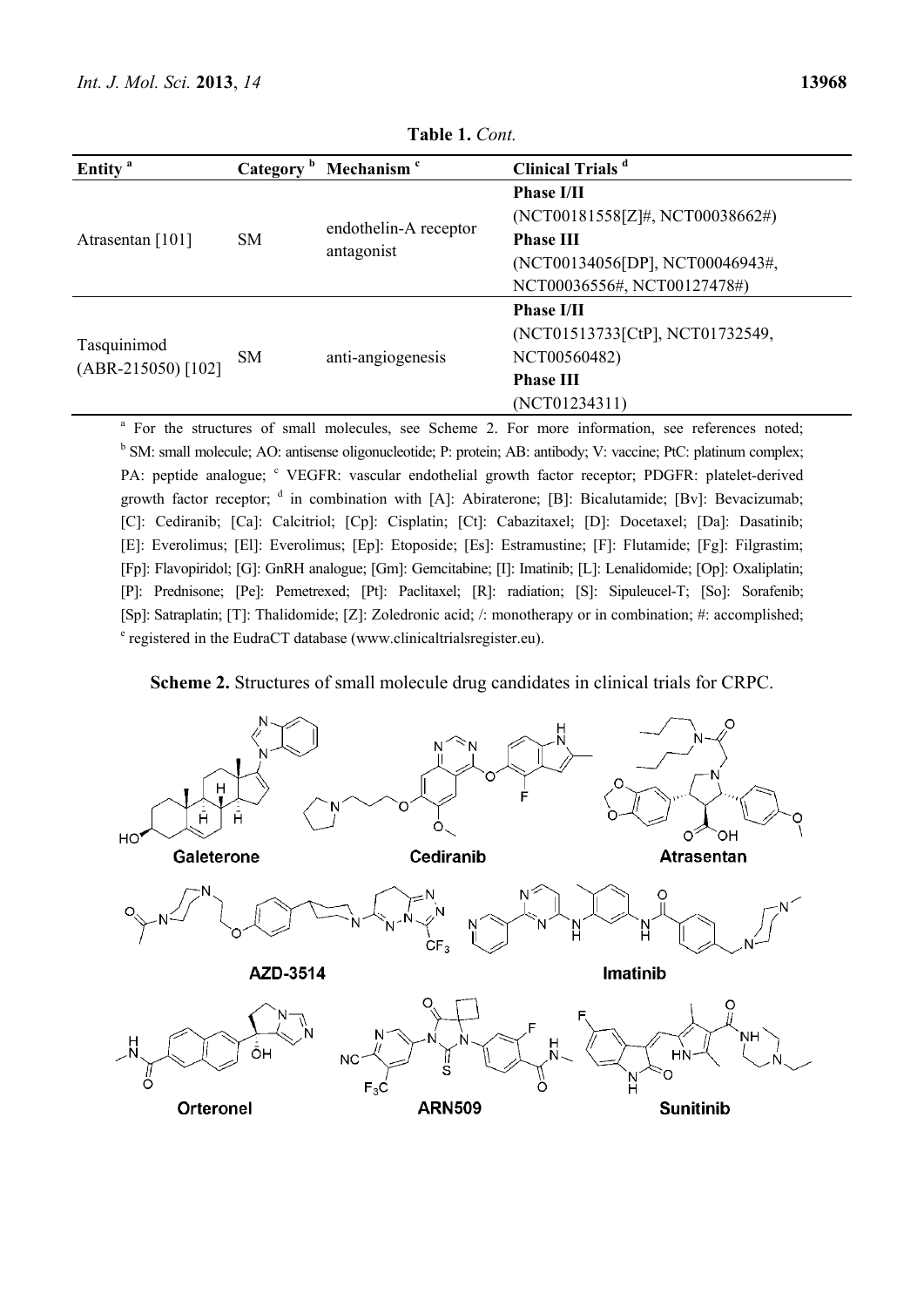



Furthermore, some AR mutations induced by the long term application of ADT have been identified that can be activated by glucocorticoids, in particular cortisol, and thus lead to resistance [103]. Dual inhibition of CYP17/CYP11B1, which is responsible for the biosynthesis of cortisol, is therefore proposed as a novel strategy for the PCa patients with such mutated AR [104]. ADT is also associated with increased cardiovascular mortality [105], while the incidence of cardiac disorders is elevated under Abiraterone treatment as well [41,42]. This is mediated by exorbitant aldosterone, which is a consequence of androgen deficiency caused via various mechanisms, such as the increase of serum low- and high-density lipoprotein (reviewed in reference 106). Since CYP11B2 is the crucial enzyme in the production of aldosterone, dual inhibition of CYP17/CYP11B2 is proposed to reduce the risks of cardiovascular diseases in PCa patients [106].

## **9. Conclusions**

Six drugs have been launched for the treatment of castration-resistant prostate cancer since 2010, *i.e.*, CYP17 inhibitor Abiraterone, AR antagonist Enzalutamide, cytotoxic agent Cabazitaxel, vaccine Sipuleucel-T, RANKL antibody Denosumab and radiopharmaceutical Alpharadin. These drugs demonstrate improvement on the overall survival or symptoms relief and prolongation of bone-metastasis-free survival. More drug candidates with various mechanisms or new indications of launched drugs are currently under evaluation in clinical trials. Novel strategies are also proposed to further potentiate the antitumor effects or reduce treatment related side effects and complications. This progress gives CRPC patients hope for a longer life and better life quality. However, resistance to Abiraterone [107] and Enzalutamide [108] has been observed within 12–36 months after initiating the therapies. This resistance to hormone therapy is probably mediated by ligand-independent AR activation and up-regulation of AR and steroidogenic enzymes. Therefore, more investigations should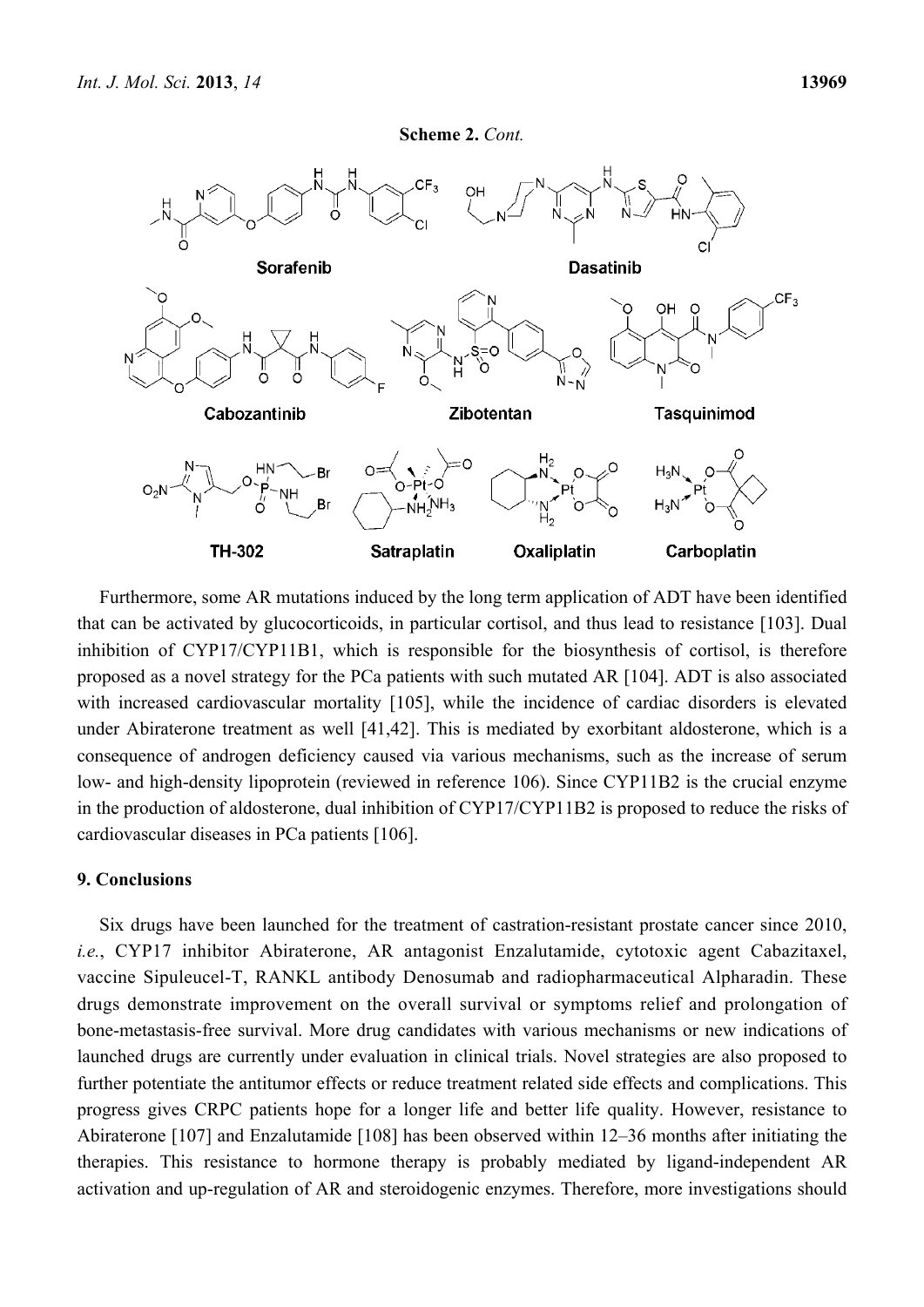be performed on the optimal combination or the sequence of treatments needed to delay or reverse the resistance and thus maximize the clinical benefits for the patients.

# **Conflict of Interest**

The authors declare no conflict of interest.

# **References**

- 1. Siegel, R.; Naishadham, D.; Jemal, A. Cancer statistics, 2012. *CA Cancer J. Clin.* **2012**, *62*, 10–29.
- 2. Siegel, R.; DeSantis, C.; Virgo, K.; Stein, K.; Mariotto, A.; Smith, T.; Cooper, D.; Gansler, T.; Lerro, C.; Fedewa, S.; *et al.* Cancer treatment and survivorship statistics. *CA Cancer J. Clin.* **2012**, *62*, 220–241.
- 3. Attard, G.; Reid, A.H.M.; Yap, T.A.; Raynaud, F.; Dowsett, M.; Settatree, S.; Barrett, M.; Parker, C.; Martins, V.; Folkerd, E.; *et al.* Phase I clinical trial of a selective inhibitor of CYP17, abiraterone acetate, confirms that castration-resistant prostate cancer commonly remains hormone driven. *J. Clin. Oncol.* **2008**, *26*, 4563–4571.
- 4. Weinzimer, S.A.; Gibson, T.B.; Collett-Solberg, P.F.; Khare, A.; Liu, B.; Cohen, P. Transferrin is an insulin-like growth factor-binding protein-3 binding protein. *J. Clin. Endocrinol. Metab.* **2011**, *86*, 1806–1813.
- 5. Geller, J. Basis for hormonal management of advanced prostate cancer. *Cancer* **1993**, *71*, 1039–1045.
- 6. Titus, M.A.; Schell, M.J.; Lih, F.B.; Tomer, K.B.; Mohler, J.L. Testosterone and dihydrotestosterone tissue levels in recurrent prostate cancer. *Clin. Cancer Res.* **2005**, *11*, 4653–4657.
- 7. Hu, Q.; Negri, M.; Olgen, S.; Hartmann, R.W. The role of fluorine substitution in biphenyl methylene imidazole type CYP17 inhibitors for the treatment of prostate carcinoma. *ChemMedChem* **2010**, *5*, 899–910.
- 8. Hu, Q.; Yin, L.; Jagusch, C.; Hille, U.E.; Hartmann, R.W. Isopropylidene substitution increases activity and selectivity of biphenyl methylene 4-pyridine type CYP17 inhibitors. *J. Med. Chem.* **2010**, *53*, 5049–5053.
- 9. Hu, Q.; Negri, M.; Jahn-Hoffmann, K.; Zhuang, Y.; Olgen, S.; Bartels, M.; Müller-Vieira, U.; Lauterbach, T.; Hartmann, R.W. Synthesis, biological evaluation, and molecular modeling studies of methylene imidazole substituted biaryls as inhibitors of human 17α-hydroxylase-17,20-lyase (CYP17)—Part II: Core rigidification and influence of substituents at the methylene bridge. *Bioorg. Med. Chem.* **2008**, *16*, 7715–7727.
- 10. Hille, U.E.; Hu, Q.; Vock, C.; Negri, M.; Bartels, M.; Mueller-Vieira, U.; Lauterbach, T.; Hartmann, R.W. Novel CYP17 inhibitors: Synthesis, biological evaluation, structure-activity relationships and modeling of methoxy- and hydroxy-substituted methyleneimidazolyl biphenyls. *Eur. J. Med. Chem.* **2009**, *44*, 2765–2775.
- 11. Pinto-Bazurco Mendieta, M.A.E.; Negri, M.; Hu, Q.; Hille, U.E.; Jagusch, C.; Jahn-Hoffmann, K.; Müller-Vieira, U.; Schmidt, D.; Lauterbach, T.; Hartmann, R.W. CYP17 inhibitors—Annulations of additional rings in methylene imidazole substituted biphenyls: Synthesis, biological evaluation and molecular modeling. *Arch. Pharm.* **2008**, *341*, 597–609.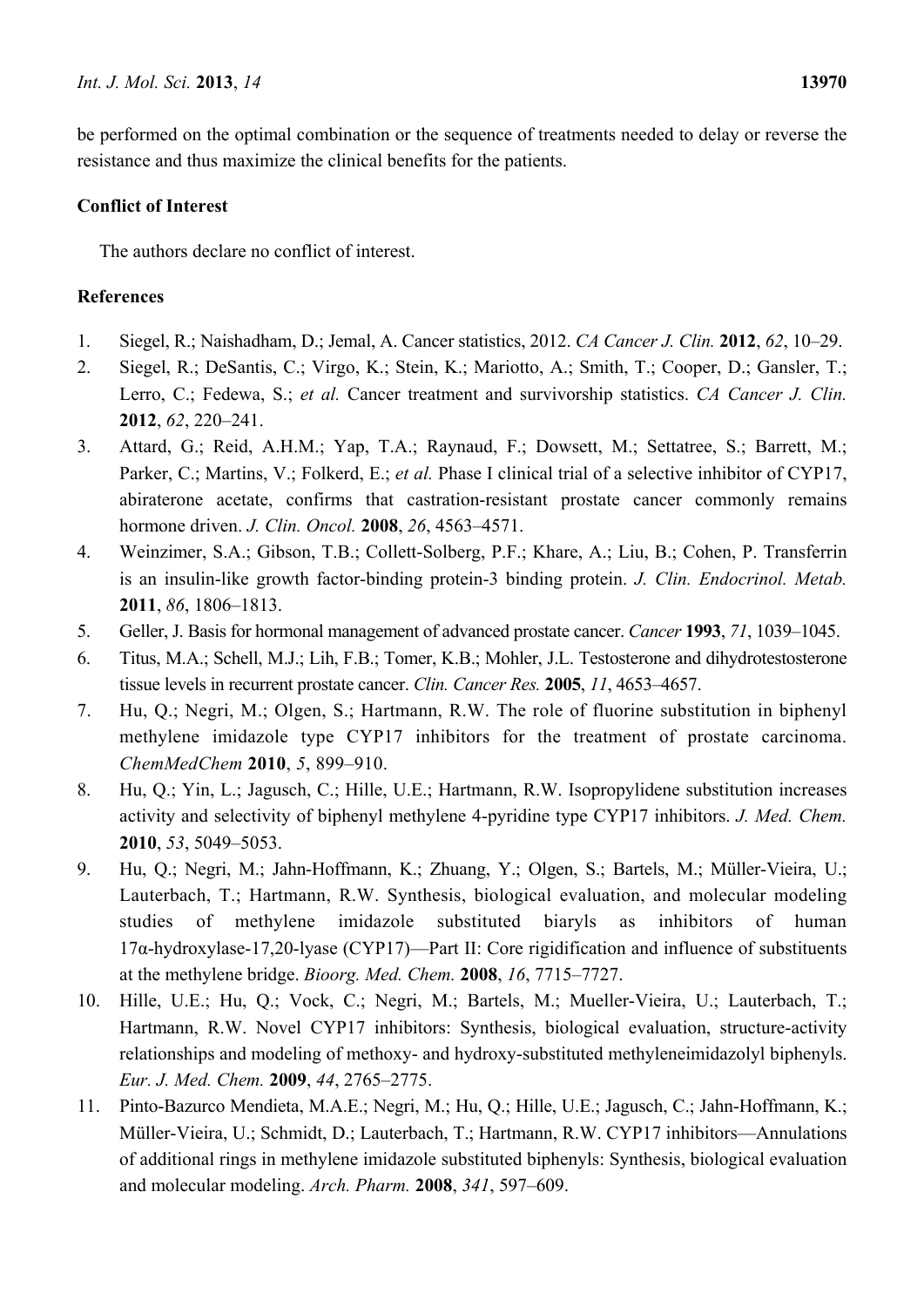- 12. Hille, U.E.; Hu, Q.; Pinto-Bazurco Mendieta, M.A.E.; Bartels, M.; Vock, C.A.; Lauterbach, T.; Hartmann, R.W. Steroidogenic cytochrome P450 (CYP) enzymes as drug targets: Combining substructures of known CYP inhibitors leads to compounds with different inhibitory profile. *C. R. Chim.* **2009**, *12*, 1117–1126.
- 13. Jagusch, C.; Negri, M.; Hille, U.E.; Hu, Q.; Bartels, M.; Jahn-Hoffmann, K.; Pinto-Bazurco Mendieta, M.A.E.; Rodenwaldt, B.; Müller-Vieira, U.; Schmidt, D.; *et al.* Synthesis, biological evaluation and molecular modeling studies of methyleneimidazole substituted biaryls as inhibitors of human 17α-hydroxylase-17,20-lyase (CYP17)—Part I: Heterocyclic modifications of the core structure. *Bioorg. Med. Chem.* **2008**, *16*, 1992–2010.
- 14. Krug, S.J.; Hu, Q.; Hartmann, R.W. Hits identified in library screening demonstrate selective CYP17A1 lyase inhibition. *J. Steroid Biochem. Mol. Biol.* **2013**, *134*, 75–79.
- 15. Abadi, A.H.; Abou-Seri, S.M.; Hu, Q.; Negri, M.; Hartmann, R.W. Synthesis and biological evaluation of imidazolylmethylacridones as cytochrome P-450 enzymes inhibitors. *Med. Chem. Commun.* **2012**, *3*, 663–666.
- 16. Gobbi, S.; Cavalli, A.; Rampa, A.; Belluti, F.; Piazzi, L.; Paluszcak, A.; Hartmann, R.W.; Recanatini, M.; Bisi, A. Lead optimization providing a series of flavone derivatives as potent nonsteroidal inhibitors of the cytochrome P450 aromatase enzyme. *J. Med. Chem.* **2006**, *49*, 4777–4780.
- 17. Leze, M.P.; Palusczak, A.; Hartmann, R.W.; le Borgne, M. Synthesis of 6- or 4-functionalized indoles via a reductive cyclization approach and evaluation as aromatase inhibitors. *Bioorg. Med. Chem. Lett.* **2008**, *18*, 4713–4715.
- 18. Al-Soud, Y.A.; Heydel, M.; Hartmann, R.W. Design and synthesis of 1,3,5-trisubstituted 1,2,4-triazoles as CYP enzyme inhibitors. *Tetrahedron Lett.* **2011**, *52*, 6372–6375.
- 19. Yin, L.; Hu, Q. Drug discovery for breast cancer and coinstantaneous cardiovascular disease: What is the future? *Future Med. Chem.* **2013**, *5*, 359–362.
- 20. Yin, L.; Lucas, S.; Maurer, F.; Kazmaier, U.; Hu, Q.; Hartmann, R.W. Novel imidazol-1-ylmethyl substituted 1,2,5,6-tetrahydropyrrolo[3,2,1-*ij*]quinolin-4-ones as potent and selective CYP11B1 inhibitors for the treatment of Cushing's syndrome. *J. Med. Chem*. **2012**, *55*, 6629–6633.
- 21. Emmerich, J.; Hu, Q.; Hanke, N.; Hartmann, R.W. Cushing's syndrome: Development of highly potent and selective CYP11B1 inhibitors of the (pyridylmethyl)pyridine type. *J. Med. Chem*. **2013**, in press.
- 22. Gobbi, S.; Hu, Q.; Negri, M.; Zimmer, C.; Belluti, F.; Rampa, A.; Hartmann, R.W.; Bisi, A. Modulation of cytochromes P450 with xanthone-based molecules: From aromatase to aldosterone synthase and steroid 11β-hydroxylase inhibition. *J. Med. Chem.* **2013**, *56*, 1723–1729.
- 23. Yin, L.; Hu, Q.; Hartmann, R.W. 3-Pyridinyl substituted aliphatic cycles as CYP11B2 inhibitors: Aromaticity abolishment of the core significantly increased selectivity over CYP1A2. *PLoS One* **2012**, *7*, doi:10.1371/journal.pone.0048048.
- 24. Grombein, C.M.; Hu, Q.; Heim, R.; Hartmann, R.W. Unexpected results of a SN,Ar-reaction—A novel synthetic approach to 1-arylthio- naphthalen-2-ols. *Adv. Synth. Catal.* **2013**, in press.
- 25. Hu, Q.; Yin, L.; Hartmann, R.W. Novel heterocycle substituted 4,5-dihydro-[1,2,4]triazolo[4,3-a]quinolines as potent and selective aldosterone synthase inhibitors for the treatment of aldosterone-related cardiovascular diseases. *J. Med. Chem.* **2013**, in press.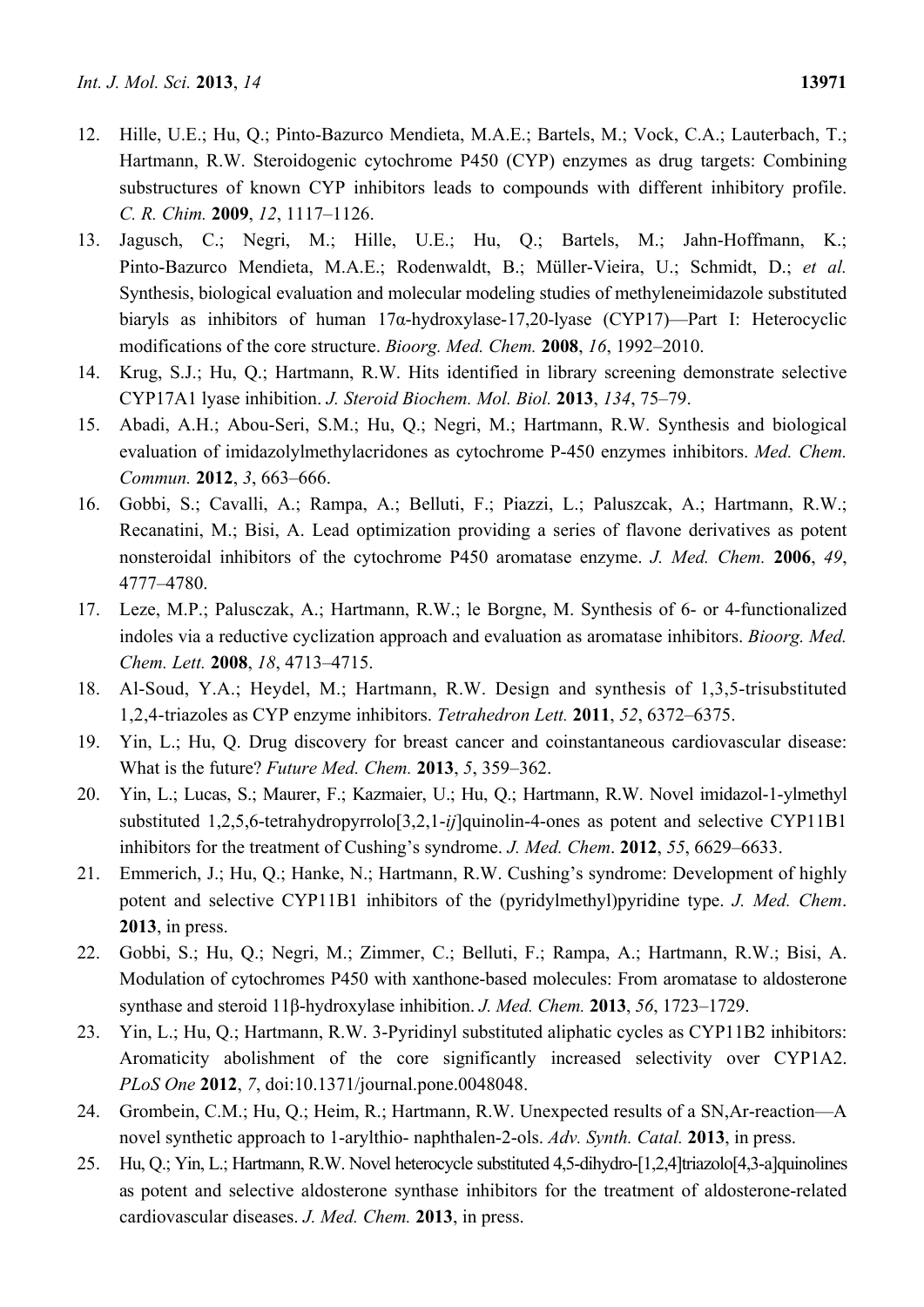- 26. Grombein, C.M.; Hu, Q.; Heim, R.; Rau, S.; Zimmer, C.; Hartmann, R.W. 1-Phenylsulfinyl-3- (pyridin-3-yl)naphthalen-2-ols: A new class of potent and selective aldosterone synthase inhibitors. *J. Med. Chem.* **2013**, in press.
- 27. Yin, L.; Hu, Q.; Hartmann, R.W. Novel pyridyl or isoquinolinyl substituted indolines and indoles as potent and selective aldosterone synthase inhibitors. *J. Med. Chem.* **2013**, in press.
- 28. Hu, Q.; Yin, L.; Hartmann, R.W. Selective dual inhibitors of CYP19 and CYP11B2: Targeting cardiovascular diseases hiding in the shadow of breast cancer. *J. Med. Chem.* **2012**, *55*, 7080–7089.
- 29. Yin, L.; Hu, Q.; Hartmann, R.W. Tetrahydropyrroloquinolinone type dual inhibitors of aromatase/aldosterone synthase as a novel strategy for breast cancer patients with elevated cardiovascular risks. *J. Med. Chem.* **2013**, *56*, 460–470.
- 30. Potter, G.A.; Banie, S.E.; Jarman, M.; Rowlands, M.G. Novel steroidal inhibitors of human cytochrome P450<sub>17α</sub> (17α-hydroxylase-C<sub>17,20</sub>-lyase): Potential agents for the treatment of prostatic cancer. *J. Med. Chem.* **1995**, *38*, 2463–2471.
- 31. Yin, L.; Hu, Q. CYP17 inhibitors: From promiscuous abiraterone to selective C17-20 lyase inhibitors and multi-targeting agents. *Nat. Rev. Urol.* **2013**, in press.
- 32. Soifer, H.S.; Souleimanian, N.; Wu, S.; Voskresenskiy, A.M.; Collak, F.K.; Cinar, B.; Stein, C.A. Direct regulation of androgen receptor activity by potent CYP17 inhibitors in prostate cancer cells. *J. Bio. Chem.* **2012**, *287*, 3777–3787.
- 33. Zytiga prescribing information. Available online: http://www.zytigahcp.com/pdf/ full prescribing info.pdf (accessed on 8 November 2012).
- 34. Ryan, C.J.; Smith, M.R.; Fong, L.; Rosenberg, J.E.; Kantoff, P.; Raynaud, F.; Martins, V.; Lee, G.; Kheoh, T.; Kim, J.; *et al.* Phase I clinical trial of the CYP17 inhibitor abiraterone acetate demonstrating clinical activity in patients with castration-resistant prostate cancer who received prior ketoconazole therapy. *J. Clin. Oncol.* **2010**, *28*, 1481–1488.
- 35. Acharya, M.; Gonzalez, M.; Mannens, G.; de Vries, R.; Lopez, C.; Griffin, T.; Tran, N. A phase I, open-label, single-dose, mass balance study of 14C-labeled abiraterone acetate in healthy male subjects. *Xenobiotica.* **2013**, *43*, 379–389.
- 36. Efstathiou, E.; Titus, M.; Tsavachidou, D.; Tzelepi, V.; Wen, S.; Hoang, A.; Molina, A.; Chieffo, N.; Smith, L.A.; Karlou, M.; *et al.* Effects of abiraterone acetate on androgen signaling in castrate-resistant prostate cancer in bone. *J. Clin. Oncol.* **2012**, *30*, 637–643.
- 37. Attard, G.; Reid, A.H.M.; A'Hern, R.; Parker, C.; Oommen, N.B.; Folkerd, E.; Messiou, C.; Molife, L.R.; Maier, G.; Thompson, E.; *et al.* Selective inhibition of CYP17 with abiraterone acetate is highly active in the treatment of castration-resistant prostate cancer. *J. Clin. Oncol.* **2009**, *27*, 3742–3748.
- 38. Ryan, C.J.; Shah, S.; Efstathiou, E.; Smith, M.R.; Taplin, M.E.; Bubley, G.J.; Logothetis, C.J.; Kheoh, T.; Kilian, C.; Haqq, C.M.; *et al.* Phase II study of abiraterone acetate in chemotherapy-naïve metastatic castration-resistant prostate cancer displaying bone flare discordant with serologic response. *Clin. Cancer Res.* **2011**, *17*, 4854–4861.
- 39. Danila, D.C.; Morris, M.J.; de Bono, J.S.; Ryan, C.S.; Denmeade, S.R.; Smith, M.R.; Taplin, M.E.; Bubley, G.J.; Kheoh, T.; Haqq, C.; *et al.* Phase II multicenter study of abiraterone acetate plus prednisone therapy in patients with docetaxel-treated castration-resistant prostate cancer. *J. Clin. Oncol.* **2010**, *28*, 1496–1501.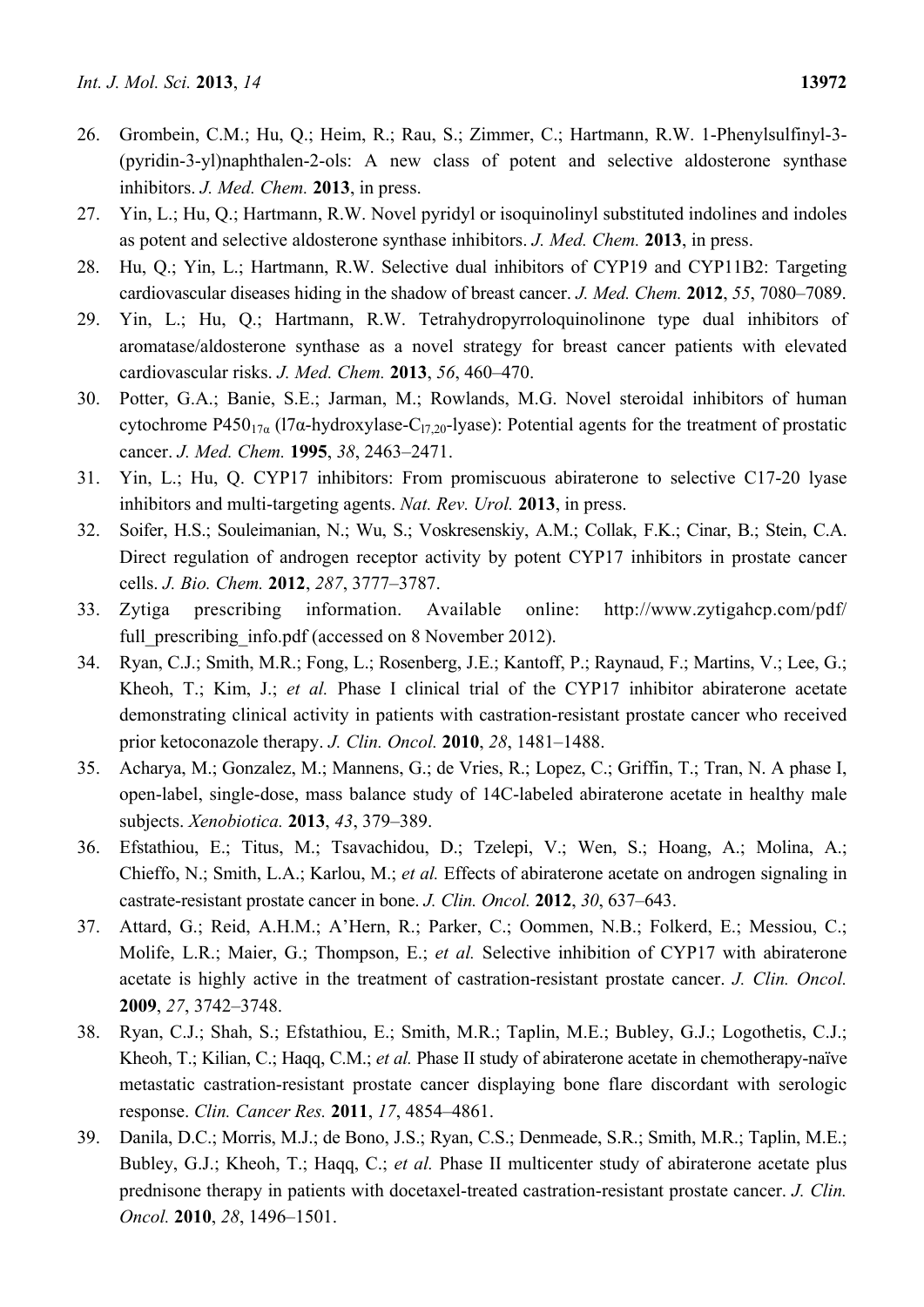- 40. Reid, A.H.M.; Attard, G.; Danila, D.C.; Oommen, N.B.; Olmos, D.; Fong, P.C.; Molife, L.R.; Hunt, J.; Messiou, C.; Parker, C.; *et al.* Significant and sustained antitumor activity in postdocetaxel, castration-resistant prostate cancer with the CYP17 inhibitor abiraterone acetate. *J. Clin. Oncol.* **2010**, *28*, 1489–1495.
- 41. Ryan, C.J.; Smith, M.R.; de Bono, J.S.; Molina, A.; Logothetis, C.J.; de Souza, P.; Fizazi, K.; Mainwaring, P.; Piulats, J.M.; Ng, S.; *et al.* Abiraterone in metastatic prostate cancer without previous chemotherapy. *N. Engl. J. Med.* **2013**, *368*, 138–148.
- 42. Logothetis, C.J.; Basch, E.; Molina, A.; Fizazi, K.; North, S.A.; Chi, K.N.; Jones, R.J.; Goodman, O.B.; Mainwaring, P.N.; Sternberg, C.N.; *et al.* Effect of abiraterone acetate and prednisone compared with placebo and prednisone on pain control and skeletal-related events in patients with metastatic castration-resistant prostate cancer: Exploratory analysis of data from the COU-AA-301 randomised trial. *Lancet Oncol.* **2012**, *13*, 1210–1217.
- 43. Sternberg, C.N.; Molina, A.; North, S.; Mainwaring, P.; Fizazi, K.; Hao, Y.; Rothman, M.; Gagnon, D.D.; Kheoh, T.; Haqq, C.M.; *et al.* Effect of abiraterone acetate on fatigue in patients with metastatic castration-resistant prostate cancer after docetaxel chemotherapy. *Ann. Oncol.* **2012**, *24*, 1017–1025.
- 44. De Bono, J.S.; Logothetis, C.J.; Molina, A.; Fizazi, K.; North, S.; Chu, L.; Chi, K.N.; Jones, R.J.; Goodman O.B., Jr.; Saad, F.; *et al.* Abiraterone and increased survival in metastatic prostate cancer. *N. Engl. J. Med.* **2011**, *364*, 1995–2005.
- 45. Fizazi, K.; Scher, H.I.; Molina, A.; Logothetis, C.J.; Chi, K.N.; Jones, R.J.; Staffurth, J.N.; North, S.; Vogelzang, N.J.; Saad, F.; *et al.* Abiraterone acetate for treatment of metastatic castration-resistant prostate cancer: Final overall survival analysis of the COU-AA-301 randomised, double-blind, placebo-controlled phase 3 study. *Lancet Oncol.* **2012**, *13*, 983–992.
- 46. Zagar, Y.; Chaumaz, G.; Lieberherr, M. Signaling cross-talk from Gbeta4 subunit to Elk-1 in the rapid action of androgens. *J. Bio. Chem.* **2004**, *279*, 2403–2413.
- 47. Kampa, M.; Papakonstanti, E.A.; Hatzoglou, A.; Stathopoulos, E.N.; Stournaras, C.; Castanas, E. The human prostate cancer cell line LNCaP bears functional membrane testosterone receptors, which increase PSA secretion and modify actin cytoskeleton. *FASEB J.* **2002**, *16*, 1429–1431.
- 48. Chen, C.D.; Welsbie, D.S.; Tran, C.; Baek, S.H.; Chen, R.; Vessella, R.; Rosenfeld, M.G.; Sawyers, C.L. Molecular determinants of resistance to antiandrogen therapy. *Nat. Med.* **2004**, *10*, 33–39.
- 49. Small, E.J.; Srinivas, S. The antiandrogen withdrawal syndrome—Experience in a large cohort of unselected patients with advanced prostate cancer. *Cancer* **1995**, *76*, 1428–1434.
- 50. Taplin, M.E.; Bubley, G.J.; Shuster, T.D.; Frantz, M.E.; Spooner, A.E.; Ogata, G.K.; Keer, H.N.; Balk, S.P. Mutation of the androgen-receptor gene in metastatic androgen-independent prostate cancer. *N. Engl. J. Med.* **1995**, *332*, 1393–1398.
- 51. Hara, T.; Miyazaki, J.; Araki, H.; Yamaoka, M.; Kanzaki, N.; Kusaka, M.; Miyamoto, M. Novel mutations of androgen receptor: A possible mechanism of bicalutamide withdrawal syndrome. *Cancer Res.* **2003**, *63*, 149–153.
- 52. Tran, C.; Ouk, S.; Clegg, N.J.; Chen, Y.; Watson, P.A.; Arora, V.; Wongvipat, J.; Smith-Jones, P.M.; Yoo, D.; Kwon, A.; *et al.* Development of a second-generation antiandrogen for treatment of advanced prostate cancer. *Science* **2009**, *324*, 787–790.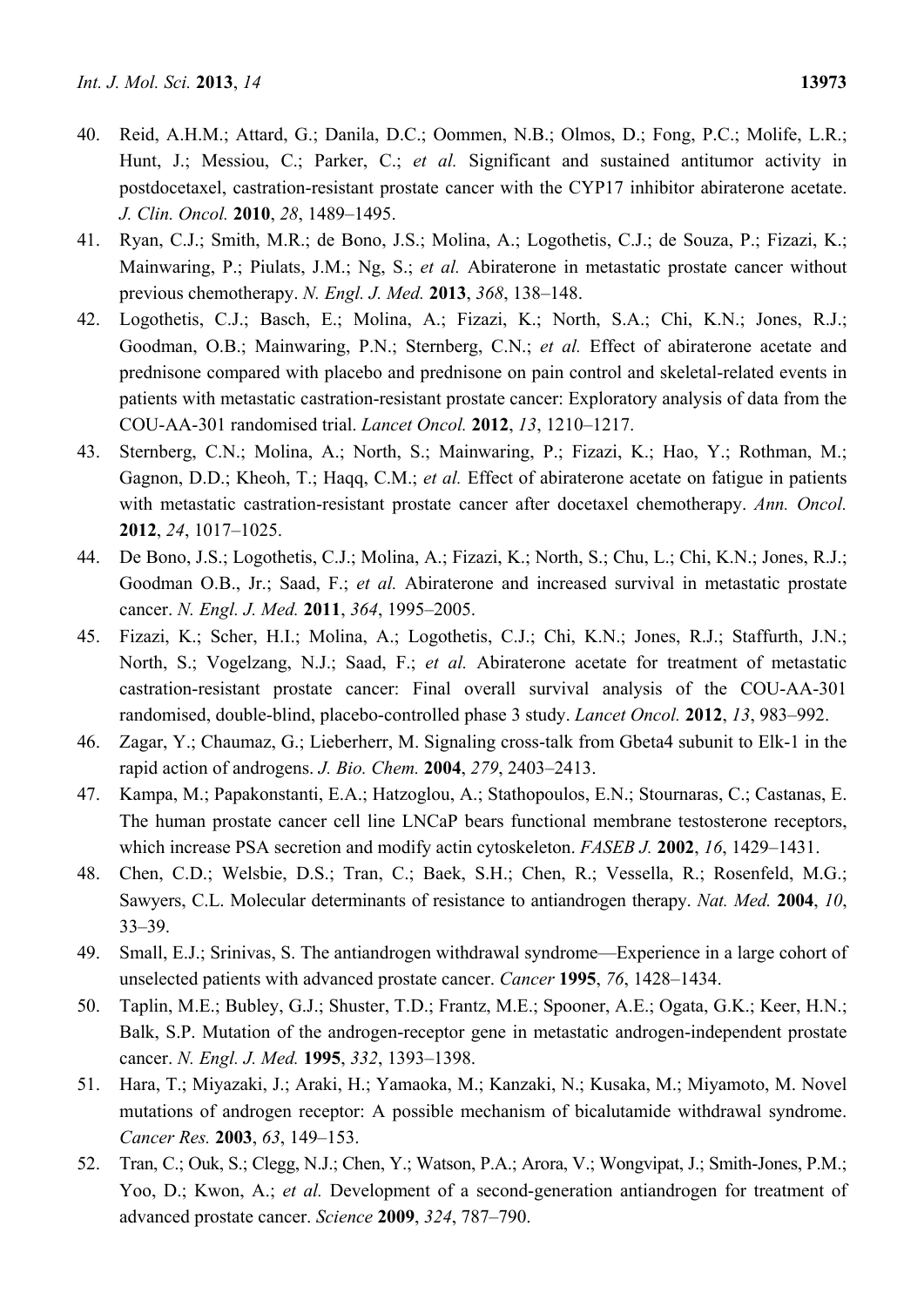- 53. Belikov, S.; Öberg, C.; Jääskeläinen, T.; Rahkama, V.; Palvimo, J.J.; Wrange, Ö. FoxA1 corrupts the antiandrogenic effect of bicalutamide but only weakly attenuates the effect of MDV3100 (Enzalutamide™). *Mol. Cell. Endocrinol.* **2013**, *365*, 95–107.
- 54. Scher, H.I.; Beer, T.M.; Higano, C.S.; Anand, A.; Taplin, M.E.; Efstathiou, E.; Rathkopf, D.; Shelkey, J.; Yu, E.Y.; Alumkal, J.; *et al.* Antitumour activity of MDV3100 in castration- resistant prostate cancer: A phase 1-2 study. *Lancet* **2010**, *375*, 1437–1446.
- 55. Scher, H.I.; Fizazi, K.; Saad, F.; Taplin, M.E.; Sternberg, C.N.; Miller, K.; de Wit, R.; Mulders, P.; Chi, K.N.; Shore, N.D.; *et al.* Increased survival with enzalutamide in prostate cancer after chemotherapy. *N. Engl. J. Med.* **2012**, *367*, 1187–1197.
- 56. Tannock, I.F.; de Wit, R.; Berry, W.R.; Horti, J.; Pluzanska, A.; Chi, K.N.; Oudard, S.; Théodore, C.; James, N.D.; Turesson, I.; *et al.*; Docetaxel plus prednisone or mitoxantrone plus prednisone for advanced prostate cancer. *N. Engl. J. Med.* **2004**, *351*, 1502–1512.
- 57. De Bono, J.S.; Oudard, S.; Ozguroglu, M.; Hansen, S.; Machiels, J.P.; Kocak, I.; Gravis, G.; Bodrogi, I.; Mackenzie, M.J.; Shen, L.; *et al.* Prednisone plus cabazitaxel or mitoxantrone for metastatic castration-resistant prostate cancer progressing after docetaxel treatment: A randomised open-label trial. *Lancet* **2010**, *376*, 1147–1154.
- 58. Mita, A.C.; Denis, L.J.; Rowinsky, E.K.; de Bono, J.S.; Goetz, A.D.; Ochoa, L.; Forouzesh, B.; Beeram, M.; Patnaik, A.; Molpus, K.; *et al.* Phase I and pharmacokinetic study of XRP6258 (RPR 116258A), a novel taxane, administered as a 1-hour infusion every 3 weeks in patients with advanced solid tumors. *Clin. Cancer Res*. **2009**, *15*, 723–730.
- 59. Kearns, B.; Lloyd, J.M.; Stevenson, M.; Littlewood. C. Cabazitaxel for the second-line treatment of metastatic hormone-refractory prostate cancer: A NICE single technology appraisal. *Pharmacoeconomics* **2013**, in press.
- 60. Provenge—FDA full prescribing information. Available online: http://www.fda.gov/downloads/ BiologicsBloodVaccines/CellularGeneTherapyProducts/ApprovedProducts/UCM210031.pdf (accessed on 4 May 2013).
- 61. Kantoff, P.W.; Higano, C.S.; Shore, N.D.; Berger, E.R.; Small, E.J.; Penson, D.F.; Redfern, C.H.; Ferrari, A.C.; Dreicer, R.; Sims, R.B.; *et al.* Sipuleucel-T immunotherapy for castration-resistant prostate cancer. *N. Engl. J. Med.* **2010**, *363*, 411–422.
- 62. Higano, C.S.; Schellhammer, P.F.; Small, E.J.; Burch, P.A.; Nemunaitis, J.; Yuh, L.; Provost, N.; Frohlich, M.W. Integrated data from 2 randomized, double-blind, placebo-controlled, phase 3 trials of active cellular immunotherapy with sipuleucel-T in advanced prostate cancer. *Cancer* **2009**, *115*, 3670–3679.
- 63. Small, E.J.; Schellhammer, P.F.; Higano, C.S.; Redfern, C.H.; Nemunaitis, J.J.; Valone, F.H.; Verjee, S.S.; Jones, L.A.; Hershberg, R.M. Placebo-controlled phase III trial of immunologic therapy with sipuleucel-T (APC8015) in patients with metastatic, asymptomatic hormone refractory prostate cancer. *J. Clin. Oncol.* **2006**, *24*, 3089–3094.
- 64. Saylor, P.J.; Lee, R.J.; Smith, M.R. Emerging therapies to prevent skeletal morbidity in men with prostate cancer. *J. Clin. Oncol.* **2011**, *29*, 3705–3714.
- 65. Pfeilschifter, J.; Mundy, G.R. Modulation of type beta transforming growth factor activity in bone cultures by osteotropic hormones. *Proc. Natl. Acad. Sci. USA* **1987**, *84*, 2024–2028.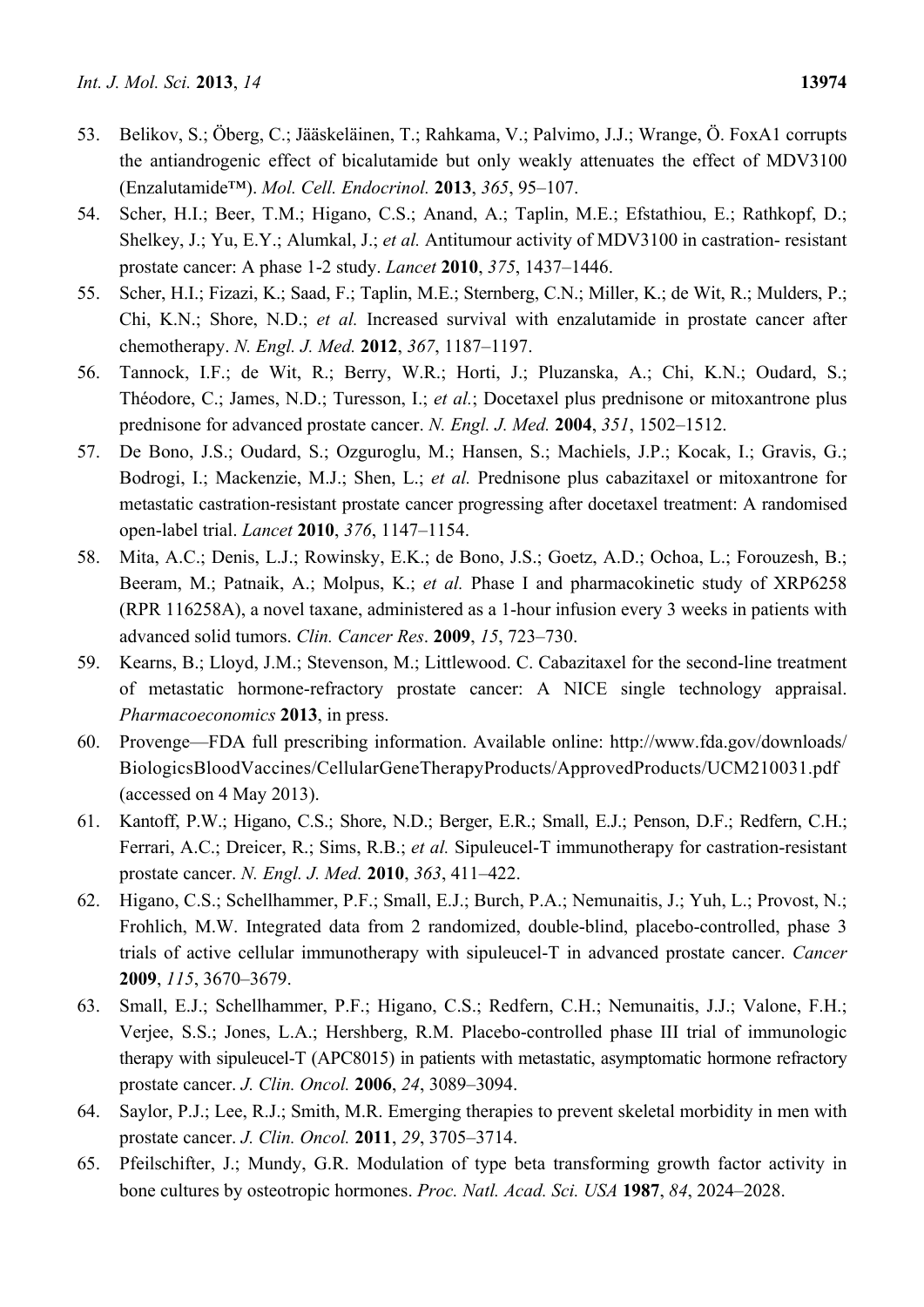- 66. Brown, J.M.; Corey, E.; Lee, Z.D.; True, L.D.; Yun, T.J.; Tondravi, M.; Vessella, R.L. Osteoprotegerin and rank ligand expression in prostate cancer. *Urology* **2001**, *57*, 611–616.
- 67. Smith, M.R.; Egerdie, B.; Hernández, T.N.; Feldman. R.; Tammela, T.L.; Saad, F.; Heracek, J.; Szwedowski, M.; Ke, C.; Kupic, A.; *et al.* Denosumab in men receiving androgen-deprivation therapy for prostate cancer. *N. Engl. J. Med.* **2009**, *361*, 745–755.
- 68. Fizazi, K.; Carducci, M.; Smith, M.; Damião, R.; Brown, J.; Karsh, L.; Milecki, P.; Shore, N.; Rader, M.; Wang, H.; *et al.* Denosumab *versus* zoledronic acid for treatment of bone metastases in men with castration-resistant prostate cancer: A randomised, double-blind study. *Lancet* **2011**, *377*, 813–822.
- 69. Fizazi, K.; Bosserman, L.; Gao, G.; Skacel, T.; Markus, R. Denosumab treatment of prostate cancer with bone metastases and increased urine N-telopeptide levels after therapy with intravenous bisphosphonates: Results of a randomized phase II trial. *J. Urol.* **2009**, *182*, 509–515.
- 70. Smith, M.R.; Saad, F.; Coleman, R.; Shore, N.; Fizazi, K.; Tombal, B.; Miller, K.; Sieber, P.; Karsh, L.; Damião, R.; *et al.* Denosumab and bone-metastasis-free survival in men with castration-resistant prostate cancer: Results of a phase 3, randomised, placebo-controlled trial. *Lancet* **2012**, *379*, 39–46.
- 71. Nilsson, S.; Franzén, L.; Parker, C.; Tyrrell, C.; Blom, R.; Tennvall, J.; Lennernäs, B.; Petersson, U.; Johannessen, D.C.; Sokal, M.; *et al.* Bone-targeted radium-223 in symptomatic, hormonerefractory prostate cancer: A randomised, multicentre, placebo-controlled phase II study. *Lancet Oncol.* **2007**, *8*, 587–589.
- 72. Xofigo full prescribing information. Available online: http://labeling.bayerhealthcare.com/html/ products/pi/Xofigo\_PI.pdf (accessed on 23 May 2013).
- 73. Lassmann, M.; Nosske, D. Dosimetry of <sup>223</sup>Ra-chloride: Dose to normal organs and tissues. *Eur. J. Nucl. Med. Mol. Imaging* **2013**, *40*, 207–212.
- 74. Vogelzang, N.J.; Helle, S.I.; Johannessen, D.C.; O'Sullivan, J.M.; Garcia-Vargas, J.E.; O'Bryan-Tear, C.G.; Shan, M.; Parker, C. Efficacy and safety of radium-233 dichloride (Ra-233) in castration-resistant prostate cancer (CRPC) patients with bone metastases who did or did not receive prior docetaxel (D) in the phase III ALSYMPCA trial. *J. Clin. Oncol.* **2013**, *31*, supplementary 5, abstract 5068.
- 75. Vasaitis, T.; Belosay, A.; Schayowitz, A.; Khandelwal, A.; Chopra, P.; Gediya, K.Z.; Guo, L.; Fang, H.B.; Njar, V.C.O.; Brodie, A.M.H. Androgen receptor inactivation contributes to antitumor efficacy of 17α-hydroxylase/17,20-lyase inhibitor 3β-hydroxy-17-(1H-benzimidazole-1-yl)-androsta-5,16-diene in prostate cancer. *Mol. Cancer Ther.* **2008**, *7*, 2348–2357.
- 76. American Association for Cancer Research Web Page. Early Clinical Data Show Galeterone Safe, Effective against Prostate Cancer. Available online: http://www.aacr.org/home/ public--media/aacr-press-releases.aspx?d=2769 (accessed on 6 May 2013).
- 77. Eisner, J.R.; Abbott, D.H.; Bird, I.M.; Rafferty, S.W.; Moore, W.R.; Schotzinger, R.J. Assessment of steroid hormones upstream of P450c17 (CYP17) in chemically castrate male rhesus monkeys following treatment with the CYP17 inhibitors VT-464 and abiraterone acetate (AA). *Endocr. Rev.*  **2012**, *33*, (03\_MeetingAbstracts): SAT-266.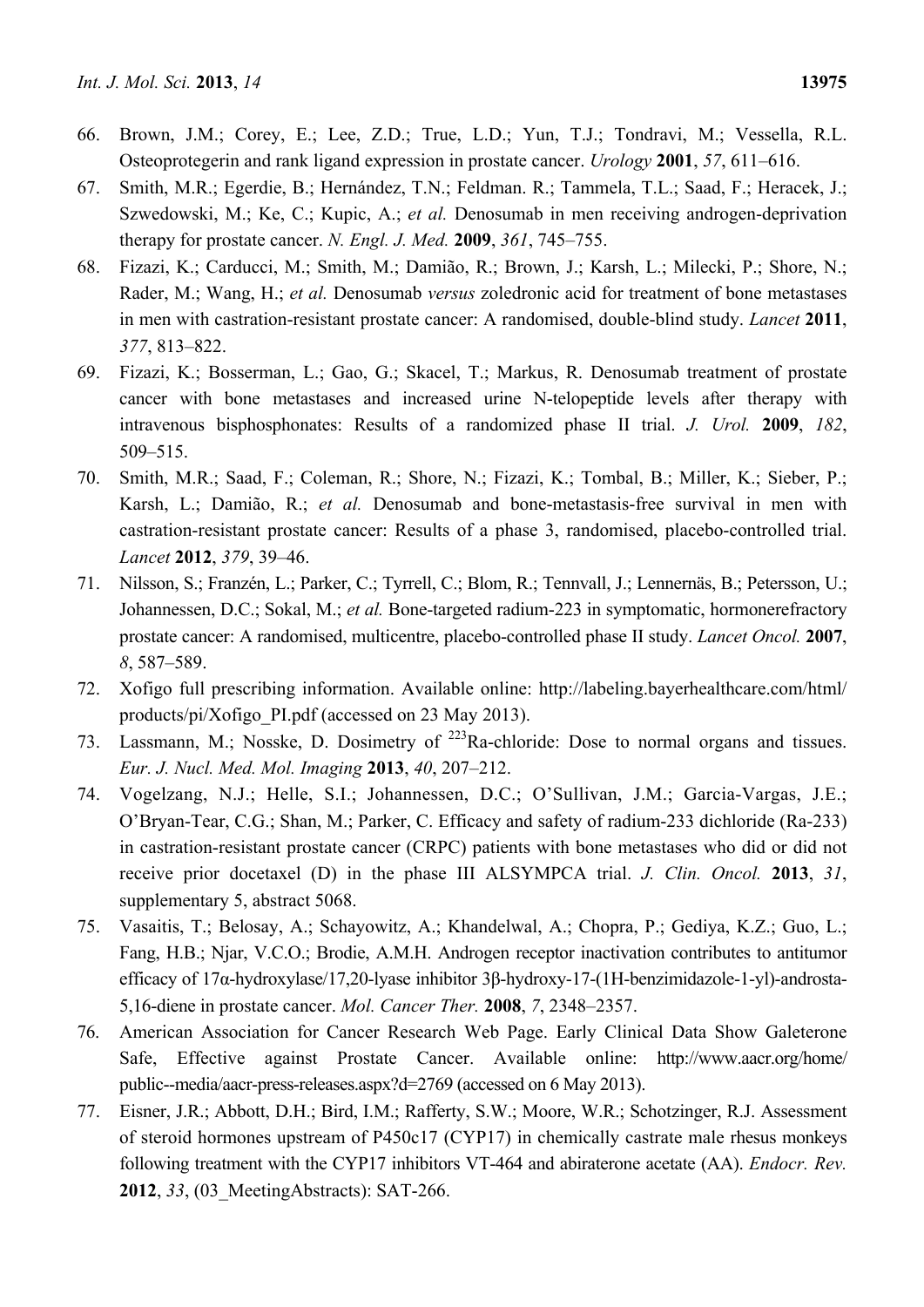- 78. Abbott, D.H.; Eisner, J.R.; Bird, I.M.; Rafferty, S.W.; Moore, W.R.; Schotzinger, R.J. Plasma steroid concentrations in male rhesus monkeys following treatment with the P450c17 (CYP17) inhibitors VT-464 and abiraterone acetate: A comparison to human 17,20-Lyase (lyase) and combined lyase/17α-hydroxylase (hydroxylase) deficiencies. *Endocr. Rev.* **2012**, *33*, (03\_MeetingAbstracts): SAT-256.
- 79. Liu, Q.; Sun, J.D.; Wang, J.; Ahluwalia, D.; Baker, A.F.; Cranmer, L.D.; Ferraro, D.; Wang, Y.; Duan, J.X.; Ammons, W.S.; *et al.* TH-302, a hypoxia-activated prodrug with broad *in vivo* preclinical combination therapy efficacy: Optimization of dosing regimens and schedules. *Cancer Chemother. Pharmacol.* **2012**, *69*, 1487–1498.
- 80. Gulley, J.L.; Madan, R.A.; Stein, W.D.; Wilkerson, J.; Dahut, W.L.; Heery, C.R.; Schlom, J.; Wilding, G.; DiPaola, R.S. Effect of PSA-tricom, a pox-viral vaccine in prostate cancer (PCa), on tumor growth rates within 80 days after initiation in nonmetastatic PCa. *J. Clin. Oncol.* **2013**, *31*, supplementary 6, abstract 57.
- 81. Drake, C.G.; Jaffee, E.; Pardoll, D.M. Mechanisms of immune evasion by tumors. *Adv. Immunol.* **2006**, *90*, 51–81.
- 82. Madan, R.A.; Mohebtash, M.; Arlen, P.M.; Vergati, M.; Rauckhorst, M.; Steinberg, S.M.; Tsang, K.Y.; Poole, D.J.; Parnes, H.L.; Wright, J.J.; *et al.* Ipilimumab and a poxviral vaccine targeting prostate-specific antigen in metastatic castration-resistant prostate cancer: A phase 1 dose-escalation trial. *Lancet Oncol.* **2012**, *13*, 501–508.
- 83. Topalian, S.L.; Hodi, F.S.; Brahmer, J.R.; Gettinger, S.N.; Smith, D.C.; McDermott, D.F.; Powderly, J.D.; Carvajal, R.D.; Sosman, J.A.; Atkins, M.B.; *et al.* Safety, activity, and immune correlates of anti-PD-1 antibody in cancer. *N. Engl. J. Med.* **2012**, *366*, 2443–2454.
- 84. Agus, D.B.; Stadler, W.M.; Shevrin, D.H.; Hart, L.; MacVicar, G.R.; Hamid, O.; Hainsworth, J.D.; Gross, M.E.; Wang, J.; Webb, I.J.; *et al.* Safety, efficacy, and pharmacodynamics of the investigational agent orteronel (TAK-700) in metastatic castration-resistant prostate cancer (mCRPC): Updated data from a phase I/II study. *J. Clin. Oncol.* **2012**, *30*, supplementary 5; abstract 98.
- 85. Clegg, N.J.; Wongvipat, J.; Joseph, J.D.; Tran, C.; Ouk, S.; Dilhas, A.; Chen, Y.; Grillot, K.; Bischoff, E.D.; Cai, L.; *et al.* ARN-509: A novel antiandrogen for prostate cancer treatment. *Cancer Res.* **2012**, *72*, 1494–1503.
- 86. Massard, C.; James, N.; Culine, S.; Jones, R.; Vuorela, A.; Mustonen, M.; Fizazi, K. ARADES Trial: A First-in-Man, Open-Label, Phase I/II Safety, Pharmacokinetic, and Proof-of-Concept Study of ODM-201 in Patients (pts) with Progressive Metastatic Castration-Resistant Prostate Cancer (mCRPC). In *Proceedings of* the 2012 ESMO Congress, Vienna, Austria, 28 September–2 October 2012; Abstract LBA25\_PR.
- 87. Zhang, Y.; Castaneda, S.; Dumble, M.; Wang, M.; Mileski, M.; Qu, Z.; Kim, S.; Shi, V; Kraft, P.; Gao, Y.; *et al.* Reduced expression of the androgen receptor by third generation of antisense shows antitumor activity in models of prostate cancer. *Mol. Cancer Ther.* **2011**, *10*, 2309–2319.
- 88. Chi, K.; Yu, E.Y.; Ellard, S.; Hotte, S.J.; Gingerich, J.R.; Joshua, A.M.; Gleave, M.E. A Randomized Phase II Study of OGX-427 plus Prednisone (P) *vs.* P alone in Patients (pts) with Metastatic Castration Resistance Prostate Cancer (CRPC). In *Proceedings of* the 2012 ESMO Congress; Vienna, Austria, 28 September–2 October 2012; Abstract 900PD.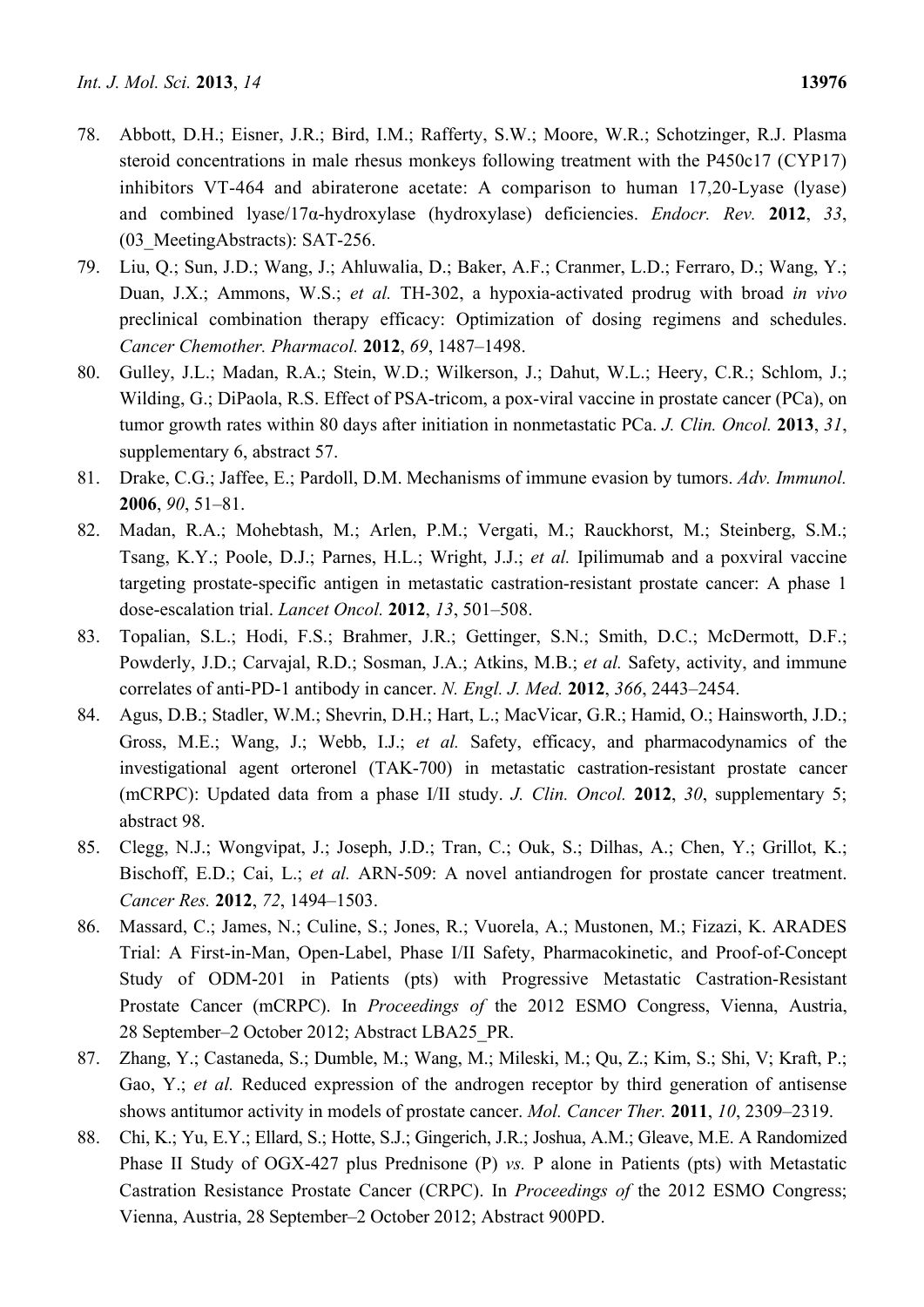- 89. Smith, D.C.; Smith, M.R.; Sweeney, C.; Elfiky, A.A.; Logothetis, C.; Corn, P.G.; Vogelzang, N.J.; Small, E.J.; Harzstark, A.L.; Gordon, M.S.; *et al.* Cabozantinib in patients with advanced prostate cancer: Results of a phase II randomized discontinuation trial. *J. Clin. Oncol.* **2013**, *31*, 412–419.
- 90. Araujo, J.C.; Mathew, P.; Armstrong, A.J.; Braud, E.L.; Posadas, E.; Lonberg, M.; Gallick, G.E.; Trudel, G.C.; Paliwal, P.; Agrawal, S.; *et al.* Dasatinib combined with docetaxel for castration-resistant prostate cancer: Results from a phase 1-2 study. *Cancer* **2012**, *118*, 63–71.
- 91. Dahut, W.L.; Madan, R.A.; Karakunnel, J.J.; Adelberg, D.; Gulley, J.L.; Turkbey, I.B.; Chau, C.H.; Spencer, S.D.; Mulquin, M.; Wright, J.; *et al.* Phase II clinical trial of cediranib in patients with metastatic castration-resistant prostate cancer. *BJU Int.* **2013**, doi:10.1111/j.1464-410X.2012.11667.x.
- 92. Mardjuadi, F.; Medioni, J.; Kerger, J.; D'Hondt, L.; Canon, J.L.; Duck, L.; Musuamba, F.; Oudard, S.; Clausse, M.; Moxhon, A.; *et al.* Phase I study of sorafenib in combination with docetaxel and prednisone in chemo-naïve patients with metastatic castration-resistant prostate cancer. *Cancer Chemother. Pharmacol.* **2012**, *70*, 293–303.
- 93. Nabhan, C.; Villines, D.; Valdez, T.V.; Tolzien, K.; Lestingi, T.M.; Bitran, J.D.; Christner, S.M.; Egorin, M.J.; Beumer, J.H. Phase I study investigating the safety and feasibility of combining imatinib mesylate (Gleevec) with sorafenib in patients with refractory castration-resistant prostate cancer. *Br. J. Cancer* **2012**, *107*, 592–597.
- 94. Saylor, P.J.; Mahmood, U.; Kunawudhi, A.; Smith, M.R.; Palmer, E.L.; Michaelson, M.D. Multitargeted tyrosine kinase inhibition produces discordant changes between <sup>99m</sup>Tc-MDP bone scans and other disease biomarkers: analysis of a phase II study of sunitinib for metastatic castration-resistant prostate cancer. *J. Nucl. Med.* **2012**, *53*, 1670–1675.
- 95. Kentepozidis, N.; Soultati, A.; Giassas, S.; Vardakis, N.; Kalykaki, A.; Kotsakis, A.; Papadimitraki, E.; Pantazopoulos, N.; Bozionellou, V.; Georgoulias, V. Paclitaxel in combination with carboplatin as salvage treatment in patients with castration-resistant prostate cancer: A Hellenic oncology research group multicenter phase II study. *Cancer Chemother. Pharmacol.* **2012**, *70*, 161–168.
- 96. Gasent, B.J.M.; Giner, M.V.; Giner-Bosch, V.; Cerezuela, F.P.; Alberola, C.V. Phase II trial of oxaliplatin and capecitabine after progression to first-line chemotherapy in androgen-independent prostate cancer patients. *Am. J. Clin. Oncol.* **2011**, *34*, 155–159.
- 97. Cetnar, J.; Wilding, G.; McNeel, D.; Loconte, N.K.; McFarland, T.A.; Eickhoff, J.; Liu, G. A phase 1/1b study of satraplatin (JM-216) in combination with docetaxel in patients with advanced solid tumors and metastatic castrate-resistant prostate cancer. *Urol. Oncol.* **2013**, *31*, 436–441.
- 98. Kelly, W.K.; Halabi, S.; Carducci, M.; George, D.; Mahoney, J.F.; Stadler, W.M.; Morris, M.; Kantoff, P.; Monk, J.P.; Kaplan, E.; *et al.* Randomized, double-blind, placebo-controlled phase III trial comparing docetaxel and prednisone with or without bevacizumab in men with metastatic castration-resistant prostate cancer: CALGB 90401. *J. Clin. Oncol.* **2012**, *30*, 1534–1540.
- 99. Saad, F.; Hotte, S.; North, S.; Eigl, B.; Chi, K.; Czaykowski, P.; Wood, L.; Pollak, M.; Berry, S.; Lattouf, J.B.; *et al.*; Randomized phase II trial of Custirsen (OGX-011) in combination with docetaxel or mitoxantrone as second-line therapy in patients with metastatic castrate-resistant prostate cancer progressing after first-line docetaxel: CUOG trial P-06c. *Clin. Cancer Res.* **2011**, *17*, 5765–5773.